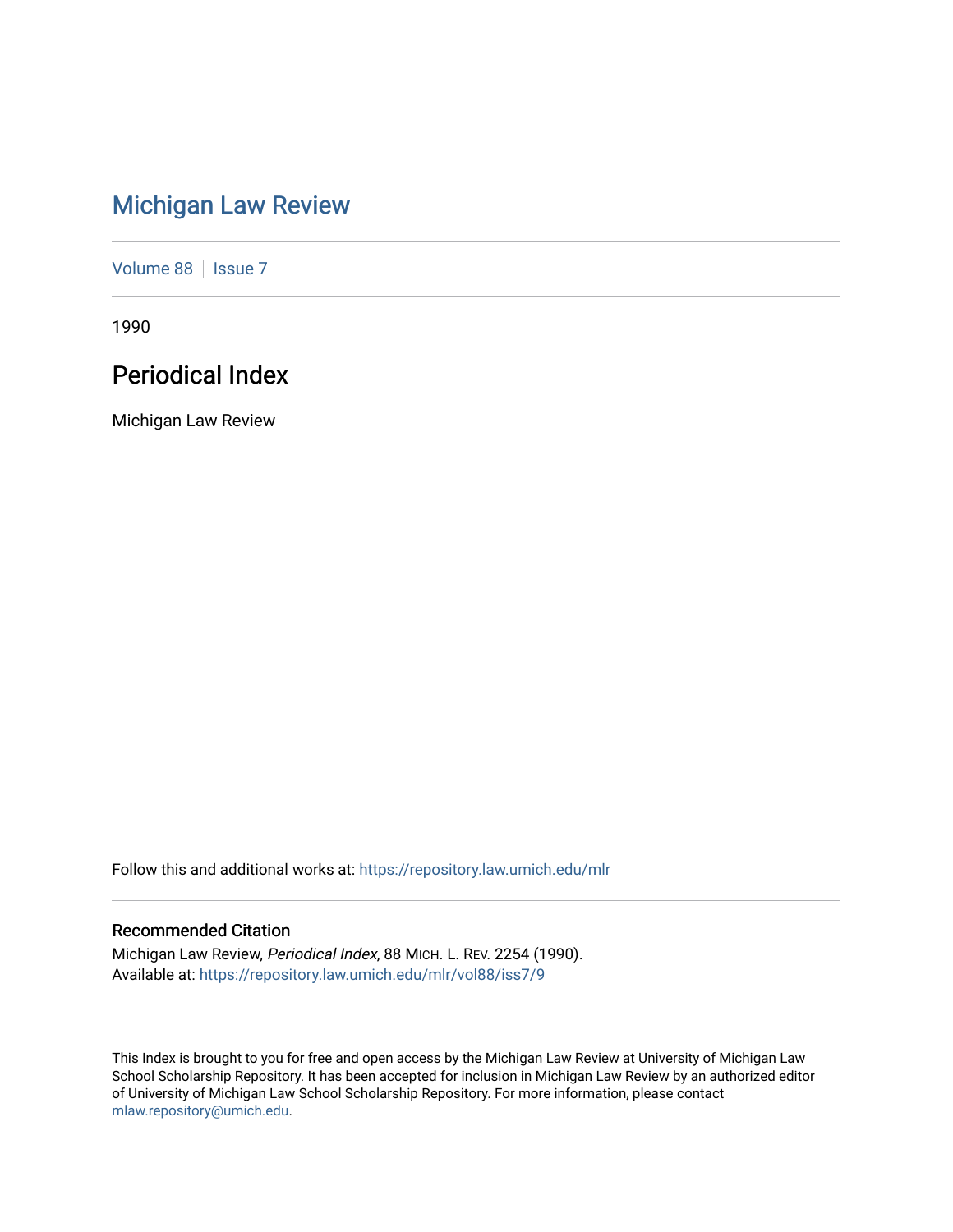## **PERIODICAL** INDEX

This Index includes *articles, comments,* and some of the longer *notes* and *recent developments*  that have appeared in leading reviews since the publication of the last issue of this *Review.* 

*ABORTION* 

See also *Constitutional Law, Feminist Jurisprudence.* 

Beyond the *Roe* debate: judicial experience with the 1980's "reasonableness" test. Daniel A. Farber & John E. Nowak. 76 Va. L. Rev. 519-38 (Apr.).

In the beginning: the legal status of early embryos. John A. Robertson. 76 Va. L. Rev. 437-517 (Apr.).

The prohibition on abortion counseling and referral in federally-funded family planning clinics. 77 Calif. L. Rev. 1181-210 (Oct.).

#### *ACCRETION*

Periodicity and accretion taxation: norms and implementation. Jeff Strnad. 99 Yale L.J. 1817-911 (June).

#### *ACTIONS AND DEFENSES*

Separating the joint-defense doctrine from the attorney-client privilege. 68 Texas L. Rev. 1273-302 (May).

#### *ADMINISTRATION OF CRIMINAL JUSTICE*

See *Law Reform.* 

*ADMINISTRATION OF JUSTICE*  See *Separation of Powers.* 

#### *ADMINISTRATIVE AGENCIES*

See also *Administrative Law.* 

The death of the gullible consumer: towards a more sensible definition of deception at the FTC. Roger E. Schechter. 1989 U. Ill. L. Rev. 571-623 (No. 3).

#### *ADMINISTRATIVE LAW*

See also *Politics.* 

Interagency privity and claim preclusion. 57 U. Chi. L. Rev. 195-220 (Winter).

#### *ADMINISTRATIVE PROCEDURE*

In lieu of preclusion: reconciling administrative decisionmaking and federal civil rights claims. Marjorie A. Silver. 65 Ind. L.J. 367- 442 (Spring).

#### *AGENCY*

See also *Torts.* 

The role of the judiciary in implementing an agency theory of government. Richard J. Pierce, Jr. 674 N.Y.U. L. Rev. 1239-85 (Dec.).

#### *AIRLINES*

The legal and regulatory implications of airline computer reservation systems. 103 Harv. L. Rev. 1930-50 (June).

#### *ALCOHOLIC BEVERAGES*

Warning labels may be hazardous to your health: common-law and statutory response to alcoholic beverage manufacturers' duty to warn. 75 Cornell L. Rev. 158-89 (Nov.).

#### *AMICUS CURIAE*

See also *Attorneys General.* 

The development of legal doctrine through amicus participation: the SEC experience. David S. Ruder. 1989 Wis. L. Rev. 1167-91 (No. 6).

#### *ANIMALS*

See *Equine Law.* 

#### *ANTITRUST LAW*

See also *Entertainment, Sports.* 

Antitrust and the market for corporate control. Edward B. Rock. 77 Calif. L. Rev. 1365- 428 (Dec.).

The indirect-purchaser rule and cost-plus sales. Herbert Hovenkamp. 103 Harv. L. Rev. 1717-31 (May).

The leasing monopolist. John Shepard Wiley, Jr., Eric Rasmusen & J. Mark Ramseyer. 37 UCLA L. Rev. 693-731 (Apr.).

Market power and monopoly power in antitrust analysis. 75 Cornell L. Rev. 190-217 (Nov.).

Maximum resale price maintenance and the antitrust injury requirement. 58 U. Cin. L. Rev. 689-716 (No. 2).

Raising rivals' costs: of bottlenecks, bottled wine, and bottled soda. 84 Nw. U. L. Rev. 321-74 (Fall).

The Sealy restraints: restrictions on free riding or output? William F. Mueller. 1989 Wis. L. Rev. 1255-321 (No. 6).

## *ANTITRUST LAW.· MERGERS*

See *Tender Offers.* 

#### *APPELLATE PROCEDURE*

See also *Confessions, Constitutional Law.*  The appealability of partial judgments in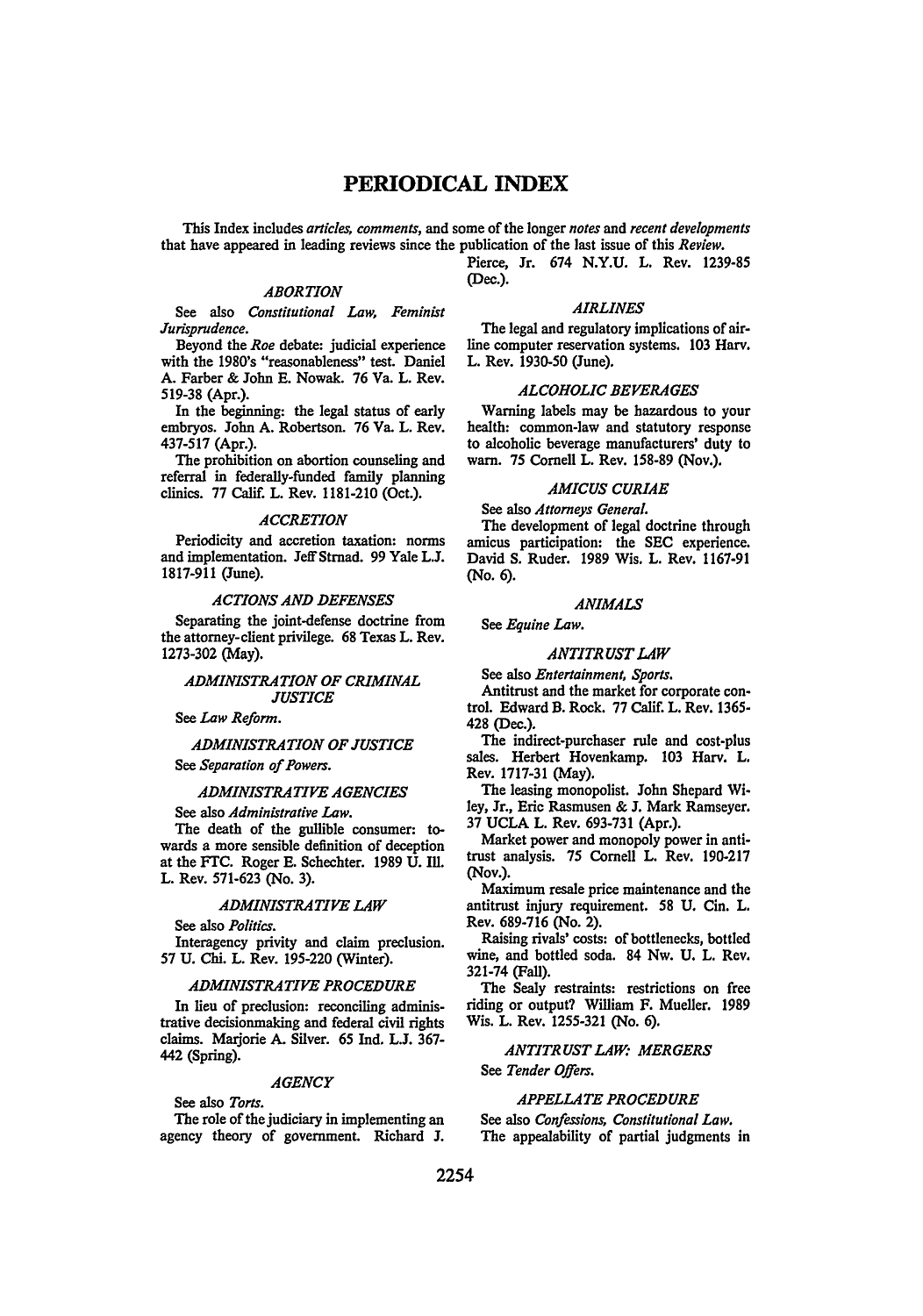consolidated cases. 57 U. Chi. L. Rev. 169-94 (Winter).

The risk of legal error in criminal cases: some consequences of the asymmetry in the right to appeal. Kate Stith. 57 U. Chi. L. Rev. 1-61 (Winter).

## *APPELLATE PROCEDURE: CRIMINAL RULES*

Speedy criminal appeal: a right without a remedy. Marc M. Arkin. 74 Minn. L. Rev. 437-506 (Feb.).

### **ARBITRATION AND AWARD**

#### See also *Securities.*

Arbiration of securities disputes: *Rodriguez*  and new arbitration rules leave investors holding a mixed bag. 65 Ind. L.J. 697-722 (Summer).

#### *ASSOCIATIONS*

Dilemmas of group autonomy: residential associations and community. Gregory S. Alexander. 75 Cornell L. Rev. 1-61 (Nov.).

#### *ASYLUM*

Reforming asylum adjudication: on navigating the coast of Bohemia. David A. Martin. 138 U. Pa. L. Rev. 1247-381 (May).

## *ATTORNEY-CLIENT PRIVILEGE*

See *Actions* & *Defenses, Securities.* 

#### *ATTORNEYS*

Gender & race bias against lawyers: a classroom response. Suellyn Scamecchia. 23 U. Mich. J. L. Ref. 319-51 (Winter).

#### *ATTORNEYS' FEES*

The validity and propriety of contingent fee controls. 37 UCLA L. Rev. 949-84 (June).

#### *ATTORNEYS-GENERAL*

The Solicitor General and the evolution of activism. 65 Ind. L.J. 675-96 (Summer).

#### *AUTOMATION*

Automating the workplace: mandatory bargaining under *Otis II*. 1989 U. Ill. L. Rev. 435-70 (No. 2).

#### *BANKRUPTCY*

Accounting for relational financing in the creditors' ex ante bargain: beyond the general average model. 76 Va. L. Rev. 815-51 (May).

Constructive trusts in bankruptcy. Emily L. Sherwin. 1989 U. Ill. L. Rev. 297-365 (No. 2).

Involuntary bankruptcy and the bona fides of a bona fide dispute. Lawrence Ponoroff. 65 Ind. L.J. 315-65 (Spring).

## *BANKS AND BANKING*

See *International Banking.* 

*BIRTH CONTROL* 

See *Abonion, Constitutional Law.* 

#### *BLOOD TESTS*

See *Constitutional Law, Paternity.* 

#### *BONDS*

See *Corporations, Tons.* 

#### *BUSINESS*

See *International Trade.* 

#### *CAMPAIGN FUNDS*

The best laid schemes of mice and men: campaign finance reform gone awry. 1989 Wis. L. Rev. 1465-93 (No. 6).

#### *CAPITAL PUNISHMENT*

Death penalty for female offenders. Victor L. Streib. 58 U. Cin. L. Rev. 845-80 (No. 3).

The death penalty in late imperial, modem, and post-Tiananmen China. 11 Mich. J. Intl. L. 987-1038 (Spring).

*Tison v. Arizona:* the death penalty and the non-triggerman: the scales of justice are broken. 75 Cornell L. Rev. 123-57 (Nov.).

#### *CHILD ABUSE*

See *Child Custody.* 

#### *CHILD CUSTODY*

See also *Torts*.

The relevance of temporary child custody orders to the formation of an established custodial environment: a model statute for uniform application under Michigan law. 23 U. Mich. J. L. Ref. 353-73 (Winter).

The voice of a child: independent legal representation of children in private custody disputes when sexual abuse is alleged. 138 U. Pa. L. Rev. 1383-409 (May).

"You get the house. I get the car. You get the kids. I get their souls." The impact of spiritual custody awards on the free exercise rights of custodial parents. 138 U. Pa. L. Rev. 583-613 (Dec.).

## *CIVIL PROCEDURE*

See also *Civil RICO Actions, Federal Rules of Civil Procedure, Race Discrimination.* 

Jacks or better to open: procedural limitations on co-party and third-party claims. Arthur F. Greenbaum. 74 Minn. L. Rev. 507-62 (Feb.).

Mandatory mediation and summary jury trial: guidelines for ensuring fair and effective processes. 1989 Duke L.J. 1086-104 (Mar.).

Restraining the overly zealous advocate: time for judicial intervention. 65 Ind. L.J. 445-69 (Spring).

#### *CIVIL RICO ACTIONS*

"Mother of mercy, is this the beginning of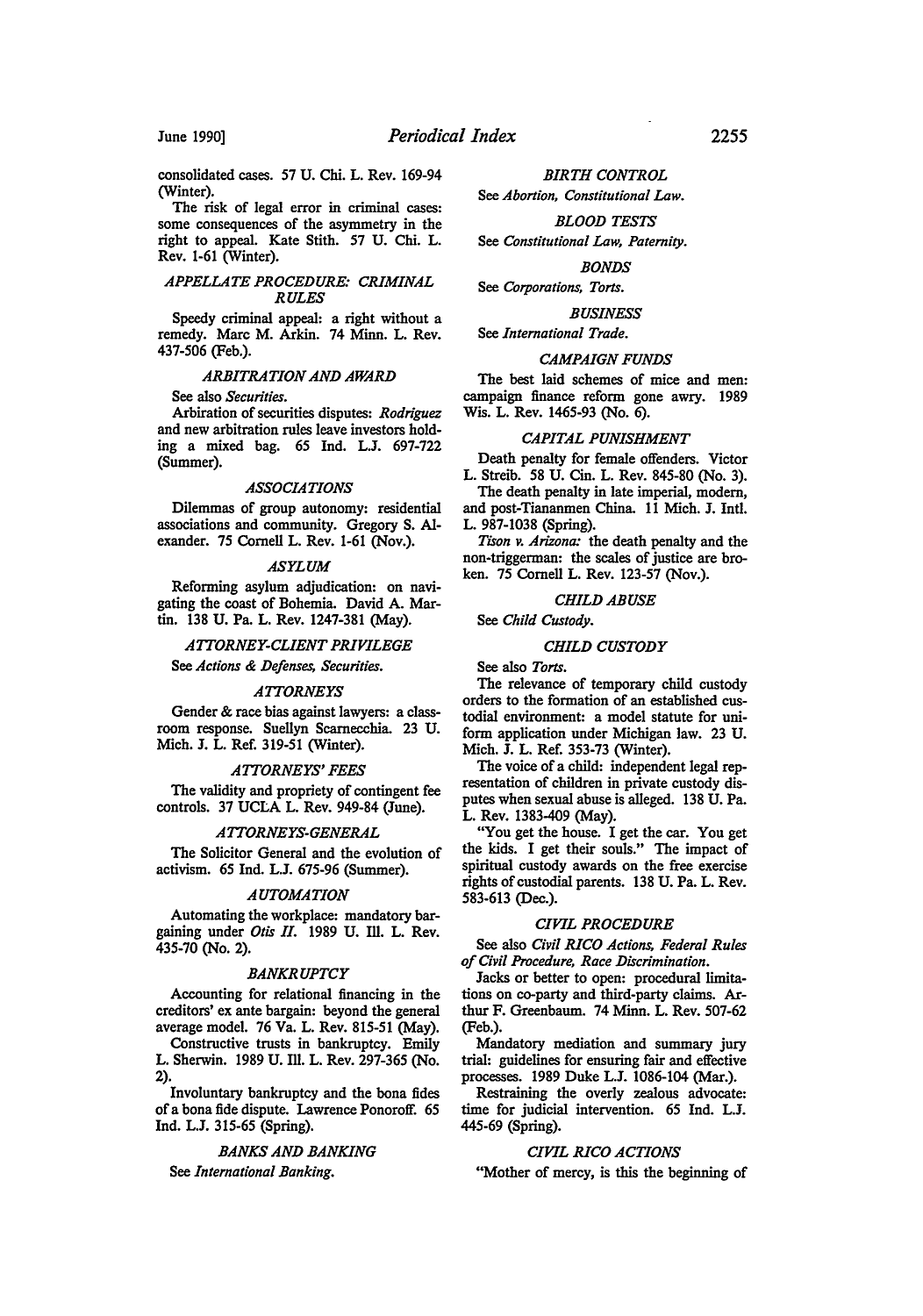RICO?": the proper point of accrual of a private civil RICO action. 65 N.Y.U. L. Rev. 172-242 (Apr.).

RICO and a uniform rule of accrual. 99 Yale L.J. 1399-418 (Apr.).

RICO's "pattern" requirement: void for vagueness? 90 Colum. L. Rev. 489-527 (Mar.).

## *CIVIL RIGHTS*

See also *Administrative Procedure, Critical Legal Studies.* 

Correlating municipal liability and official immunity under section 1983. Mark R. Brown. 1989 U. Ill. L. Rev. 625-90 (No. 3).

Implementing *Brown* in the nineties: political reconstruction, liberal recollection, and litigatively enforced legislative reform. James S. Liebman. 76 Va. L. Rev. 349-435 (Apr.).

Qualified immunity for civil rights violations: refining the standard. 75 Cornell L. Rev. 462-95 (Jan.).

Relief for hostile work environment discrimination: restoring title VIl's remedial powers. 99 Yale L.J. 1611-30 (May).

Stirring the ashes: race, class and the future of civil rights scholarship. Frances Lee Ansley. 74 Cornell L. Rev. 993-1077 (Sept.).

#### · *COASE THEOREM*

"01' man river . . . he keeps on rollin' along": a reply to Donahue's *Diverting the Coasean River.* James Lindgren. 78 Geo. L.J. 577-91 (Feb.).

#### *COLLECTIVE BARGAINING*

See *Employer* & *Employee.* 

#### *COLLEGES AND UNIVERSITIES*

The doctrine of *in loco parentis,* tort liability and the student-college relationship. 65 Ind. L.J. 471-90 (Spring).

## *COMMERCIAL SPEECH*

Who's afraid of commercial speech? Alex Kozinski & Stuart Banner. 76 Va. L. Rev. 627-53 (May).

#### *COMMON LAW*

See also *Environmental Law, Opinions, Right of Privacy.* 

James Wilson's "assimilation of the common-law mind." Stephen A. Conrad. 84 Nw. U. L. Rev. 186-219 (Fall).

*COMMUNICATIONS* 

See *Sociological Jurisprudence.* 

#### *COMMUNITY PROPERTY*

See *Associations.* 

*COMPARATIVE LAW*  See *International Trade.* 

## *COMPUTERS*

See also *Airlines, Copyright, Representative Government.* 

Artificial intelligence and law: stepping stones to a model of legal reasoning. Edwina L. Rissland. 99 Yale L.J. 1957-81 (June).

Computer intellectual property and conceptual severance. 103 Harv. L. Rev. 1046-65 (Mar.).

#### *CONFESSIONS*

Voluntariness of confessions in habeas corpus proceedings: the proper standard for appellate review. 57 U. Chi. L. Rev. 141-67 (Winter).

#### *CONFLICT OF LAWS*

See *Employer* & *Employee.* 

#### *CONSTITUTIONAL AMENDMENTS*

See *Constitutional Law, Evidence, Informed Medical Consent, Labor Law, Law* & *the Arts.* 

#### *CONSTITUTIONAL HISTORY*

See also *Federalism.* 

Dead stepfathers. Suzette Hemberger. 84 Nw. U. L. Rev. 221-31 (Fall).

## *CONSTITUTIONAL LAW*

See also *Appellate Procedure: Criminal Rules, Corporate Acquisitions* & *Mergers, Debtor* & *Creditor, Evidence, Executive Power, Federalism, First Amendment, Foreign Investments, Informed Medical Consent, Judgments, Labor Law, Libel* & *Slander, Military Law, Minority Business Enterprises, Nonprofit Corporations, Right to Counsel Search* & *Seizure, Statutes.* 

The American war in Indochina. Part I: the (troubled) constitutionality of the war they told us about. Part II: the unconstitutionality of the war they didn't tell us about. John Hart Ely. 42 Stan. L. Rev. 877-926; 1093-149 (Apr. &May).

Article III courts and the constitutional structure. David A. Strauss. 65 Ind. L.J. 307- 12 (Spring).

Aspects of deconstruction: the "easy case" of the under-aged president. Anthony D'Amato. 84 Nw. U. L. Rev. 250-56 (Fall).

Closing the circle of constitutional review from *Griswold v. Connecticut* to *Roe v. Wade:*  an outline of a decision merely overruling *Roe.*  William Van Alstyne. 1989 Duke L.J. 1677- 88 (Dec.).

*The Constitution as Architecture:* a charette. Larry Kramer. 65 Ind. L.J. 283-89 (Spring).

The Constitution as architecture: legislative and administrative courts under article III. Paul M. Bator. 65 Ind. L.J. 233-75 (Spring).

The constitutional catechism of Antonin Scalia. 99 Yale L.J. 1297-357 (Apr.).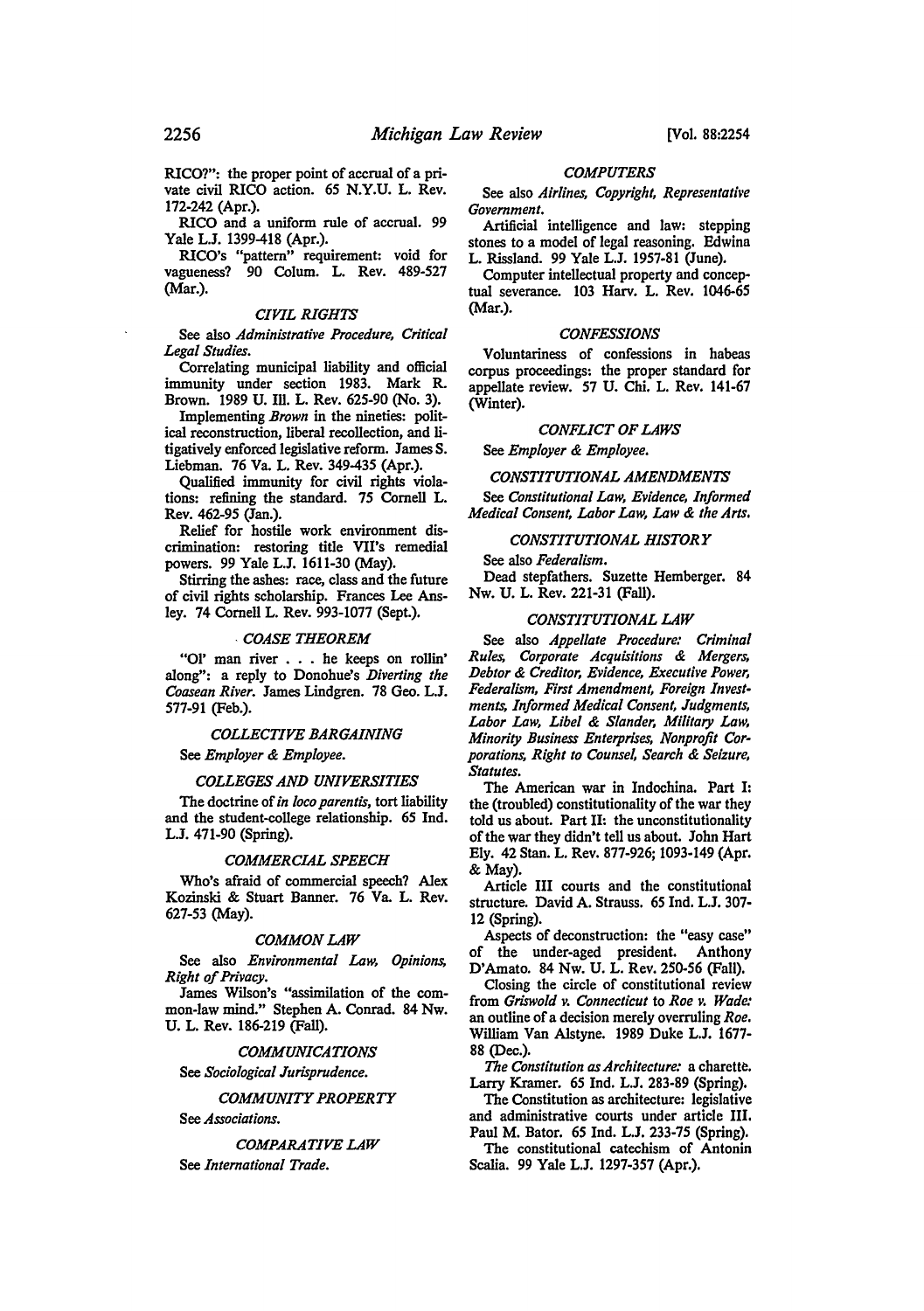The constitutional conundrum of black lung appeals: two proposed solutions. Pete S. Michaels. 23 U. Mich. J. L. Ref. 27-45 (Fall).

Constitutional protections in FBI investigations. William Sessions. 78 Ky. L.J. 393-401 (No. 2).

Constitutional stare decisis. 103 Harv. L. Rev. 1344-62 (Apr.).

Exchange on the eleventh amendment. Calvin Massey, William P. Marshall, Lawrence C. Marshall & William A. Fletcher. 57 U. Chi. L. Rev. 117-40 (Winter).

Exposing Sunstein's naked preferences. Stephen M. Feldman. 1989 Duke L.J. 1335-56 (Nov.).

Flag burning and the Constitution. Geoffrey R. Stone. 75 Iowa L. Rev. 111-24 (Oct.).

The free exercise boundaries of permissible accommodation under the establishment clause. 99 Yale L.J. 1127-46 (Mar.).

In search of a fourth amendment for the twenty-first century. Lewis R. Katz. 65 Ind. L.J. 549-90 (Summer).

Is prosecution a core executive function? *Morrison v. Olson* and the framers' intent. 99 Yale L.J. 1069-88 (Mar.).

Legislative courts, legislative power, and the Constitution. Daniel J. Meltzer. 65 Ind. L.J. 291-305 (Spring).

The lessons of *Miller* and *Hudnut:* on proposing a pornography ordinance that passes constitutional muster. 23 U. Mich. J. L. Ref. 179-215 (Fall).

Mandatory testing of public employees for the human immunodeficiency virus: the fourth amendment and medical reasonableness. 90 Colum. L. Rev. 720-59 (Apr.).

Morrison v. Olson: a balancing approach to the appointments clause and the separation of powers. 36 Wayne L. Rev. 161-87 (Fall).

Political rights and freedoms in the context of American constitutionalism: a view of a concerned Soviet scholar. Vasily A. Vlasihin. 84 Nw. U. L. Rev. 257-89 (Fall).

Reassessing the applicability of fundamental rights analysis: the fourteenth amendment and the shaping of educational policy after *Kadrmas v. Dickinson Public Schools.* Stuart Biegel. 74 Cornell L. Rev. 1078-117 (Sept.).

Sentence enhancement based on unconstitutional prior convictions. 64 N.Y.U. L. Rev. 1373-415 (Dec.).

"Success" and the judicial power. Frank H. Easterbrook. 65 Ind. L.J. 277-82 (Spring).

The takings clause: in search of underlying principles. Part  $I - a$  critique of current takings clause doctrine. Andrea L. Peterson. 77 Calif. L. Rev. 1299-363 (Dec.).

#### *CONSUMER PROTECTION*

See *Administrative Agencies, Antitrust Law.* 

#### *CONTRACTS*

See also *Corporate Officers, Franchising, Marriage, Taxation.* 

Contract modification and "self-help specific performance": a reaction to Professor Narasimhan. Robert A. Hillman. 75 Cornell L. Rev. 62-82 (Nov.).

Relationship or boundary? Handling successive contracts. Subha Narasimhan. 77 Calif. L. Rev. 1077-122 (Oct.).

#### *COPYRIGHT*

Digital audio tape: new fuel stokes the smoldering home taping fire. 37 UCLA L. Rev. 733-76 (Apr.).

Fair's fair: a comment on the fair use doctiine. Lloyd L. Weinreb. 103 Harv. L. Rev. 1137-61 (Mar.).

*Manufacturers Technologies, Inc. v. Cams,*   $Inc.$  — the legal fiction created by a single copyright registration of a computer program and its display screens. 65 Notre Dame L. Rev. 536-63 (No. 3).

Of bread and roses and copyrights. Linda J. Lacey. 1989 Duke L.J. 1532-96 (Dec.).

Toward a fair use standard. Pierre N. Leval. 103 Harv. L. Rev. 1105-36 (Mar.).

Underlying copyright renewal and derivative works. 58 U. Cin. L. Rev. 1069-95 (No. 3).

The value of copyright law as a deterrent to discovery abuse. 138 U. Pa. L. Rev. 549-82 (Dec.).

## *CORPORATE ACQUISITIONS AND MERGERS*

See also *Corporations, Stocks.* 

Delaware's section 203 antitakeover statute survives constitutional challenge: *BNS, Inc. v. Koppers Co.* 75 Iowa L. Rev. 235-58 (Oct.).

When the medium is the message: corporate buybacks as signals. F.H. Buckley. 65 Ind. L.J. 493-547 (Summer).

### *CORPORATE OFFICERS*

See also *Corporations, Environmental Law.* 

A framework for satisfying corporate directors' responsibilities under state nonshareholder constituency statutes: the use of explicit contracts. 138 U. Pa. L. Rev. 1451-97 (May).

#### *CORPORATE REORGANIZATION*

#### See also *Corporations.*

Failed markets and failed solutions: the unwitting formulation of the corporate reorganization technique. 90 Colum. L. Rev. 783-802 (Apr.).

## *CORPORATE SOCIAL RESPONSIBILITY*  See *Corporations.*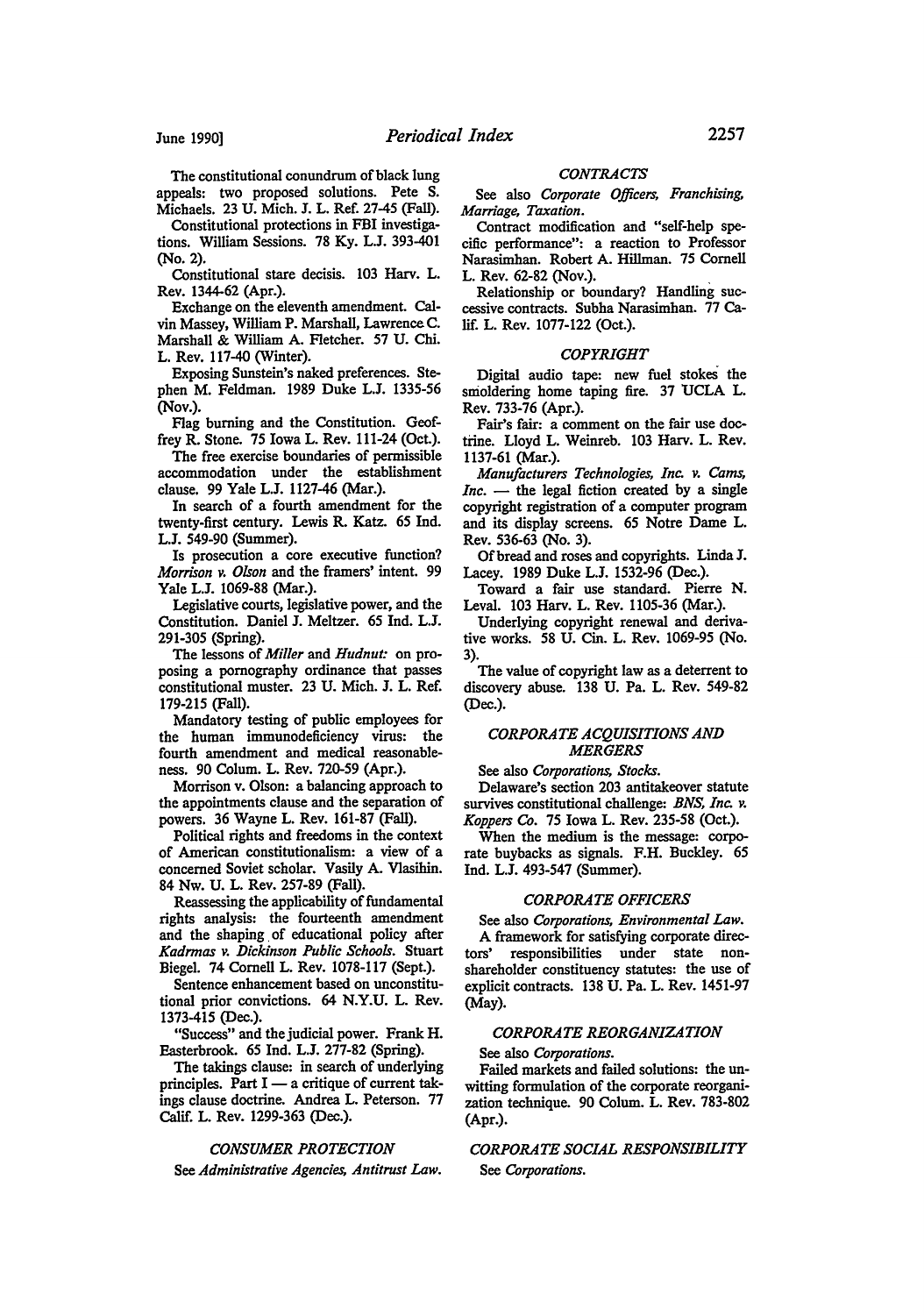## *CORPORATE TAXES*

Disaggregation and subchapter C: rethinking corporate tax reform. Paul B. Stephan III. 76 Va. L. Rev. 655-711 (May).

#### *CORPORATIONS*

See also *Antitrust Law, Stockholders.* 

Are takeover premiums really premiums? Market price, fair value, and corporate law. Lynn A. Stout. 99 Yale L.J. 1235-96 (Apr.).

Corporations, shareholders, and moral choice: a new perspective on corporate social responsibility. Jeffrey Nesteruk. 58 U. Cin. L. Rev. 451-75 (No. 2).

The Delaware judiciary and the meaning of corporate life and corporate law. Lyman Johnson. 68 Texas L. Rev. 865-936 (Apr.).

Does a target corporation have standing to sue under the all holders rule? The Third Circuit says no in *Polaroid Corp. v. Disney.* 58 U. Cin. L. Rev. 717-49 (No. 2).

Equity financing for public corporations: reasons and methods to encourage it. 138 U. Pa. L. Rev. 1411-49 (May).

Fiduciary obligations to holders of convertible debentures. 58 U. Cin. L. Rev. 751-77 (No. 2).

Poison pills: recent developments in Delaware law. 58 U. Cin. L. Rev. 611-51 (No. 2).

A preliminary inquiry into the utility of vote buying in the market for corporate control. Thomas J. Andre, Jr. 63 S. Cal. L. Rev. 533-636 (Mar.).

Radically altered states: entering the *"Revlon* zone". 90 Colum. L. Rev. 760-82 (Apr.).

The relevance of the duty of care standard in corporate governance. Michael Bradley & Cindy A. Schipani. 75 Iowa L. Rev. 1-74 (Oct.).

Review of board actions: greater scrutiny for greater conflicts of interests. 103 Harv. L. Rev. 1697-716 (May).

Swaps, the modern process of financial innovation and the vulnerability of a regulatory paradigm. Henry T.C. Hu. 138 U. Pa. L. Rev. 333-435 (Dec.).

#### *COURTS*

See also *Agency, Constitutional Law, Corporations, Criminal Procedure, Employer* & *Employee, Opinions.* 

The D.C. Circuit Review, September 1988- August 1989. 58 Geo. Wash. L. Rev. 821- 1104 (June).

Judicial lawmaking. Sol Wachtler. 65 N.Y.U. L. Rev. 1-22 (Apr.).

The Supreme Court and the separation of powers: a welcome return to normalcy? Dean Alfange, Jr. 58 Geo. Wash. L. Rev. 668-761 (Apr.).

"To establish justice": politics, the Judici-

ary Act of 1789, and the invention of the federal courts. Wythe Holt. 1989 Duke L.J. 1421-531 (Dec.).

#### *CRIMINAL INVESTIGATION*

See *Constitutional Law.* 

#### *CRIMINAL LAW*

See *Electronic Surveillance, Ethics, First Amendment.* 

## *CRIMINAL PROCEDURE*

See also *Appellate Procedure, Race Discrimination.* 

Nineteenth annual review of criminal procedure: United States Supreme Court and courts of appeals 1988-1989. 78 Geo. L.J. 699-1473 (Apr.).

#### *CRITICAL LEGAL STUDIES*

See also *Jurisprudence.* 

Beyond critical legal studies: the reconstructive theology of Dr. Martin Luther King, Jr. Anthony E. Cook. 103 Harv. L. Rev. 985- 1044 (Mar.).

Legal iconoclasts and legal ideals. A.W.B. Simpson. 58 U. Cin. L. Rev. 819-44 (No. 3).

#### *CULTURAL PROPERTY*

Group rights in cultural property: justifying strict inalienability. 74 Cornell L. Rev. 1179-227 (SepL).

#### *DEBTOR AND CREDITOR*

*American Savings Bank v. Waschkat:* Iowa continues to frustrate the rights of codebtors. 75 Iowa L. Rev. 259-76 (Oct.).

The debtor as modern day peon: a problem of unconstitutional conditions. Karen Gross. 65 Notre Dame L. Rev. 165-205 (No. 2).

#### *DEMOCRACY*

See *Judicial Review.* 

## *DIPLOMACY*

See *Foreign Relations.* 

#### *DIPLOMATIC PROTECTION OF CITIZENS ABROAD*

The Omnibus Diplomatic Security and Antiterrorism Act of 1986: prescribing and enforcing United States law against terrorist violence overseas. 37 UCLA L. Rev. 985-1024 (June).

#### *DISCOVERY*

See *Copyright, Federal Rules of Civil Procedure.* 

## *DISCRIMINATION*

See also *Civil Rights.* 

Accelerating integration: effective remedies in public housing discrimination suits. 23 U. Mich. J. L. Ref. 375-400 (Winter).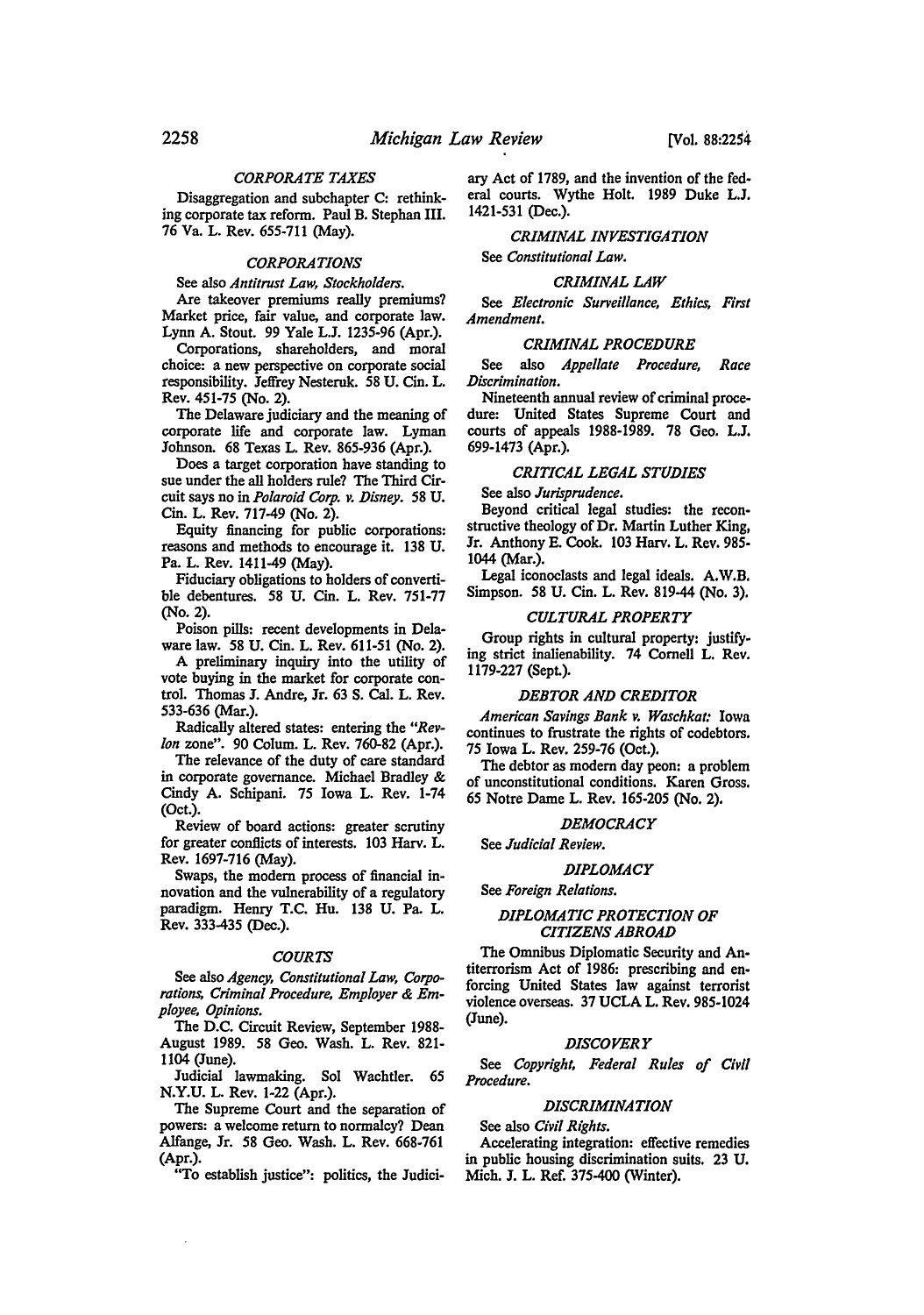The Richmond set-aside case: a tougher look at affirmative action. Gary Charles Leedes. 36 Wayne L. Rev. 1-49 (Fall).

## *DISPUTE RESOLUTION*

See *Civil Procedure.* 

#### *DOMESTIC RELATIONS*

See also *Child Custody.* 

This child does have two mothers: redefining parenthood to meet the needs of children in lesbian-mother and other nontraditional families. Nancy D. Polikoff. 78 Geo. L.J. 459-575 (Feb.).

#### *DRUG TESTING*

See *Employer* & *Employee.* 

#### *DUE PROCESS OF LAW*

See also *Economic Jurisprudence, Judgments. Londlord* & *Tenant.* 

Substantive due process analysis and the Lockean liberal tradition: rethinking the modem privacy cases. 65 Ind. LJ. 723-76 (Summer).

## *ECONOMIC JURISPRUDENCE*

See also *Coase Theorem.* 

The first great law & economics movement. Herbert Hovenkamp. 42 Stan. L. Rev. 993- 1058 (Apr.).

Good finance, bad economics: an analysis of the fraud-on-the-market theory. Jonathan R. Macey & Geoffrey P. Miller. 42 Stan. L. Rev. 1059-92 (Apr.).

Resurrecting economic rights: the doctrine of economic due process reconsidered. 103 Harv. L. Rev. 1363-83 (Apr.).

#### *ECONOMICS*

See *Liability Insurance.* 

#### *EDUCATION*

See *Constitutional Low.* 

#### *ELECTIONS*

See also *Campaign Funds, Minorities.* 

Regulating our mischievous factions: presidential nominations and the law. Andrew Pierce. 78 Ky. L.J. 311-75 (No. 2).

Restricting election day exit polling: freedom of expression vs. the right to vote. 58 U. Cin. L. Rev. 1003-21 (No. 3).

## *ELECTRONIC SURVEILLANCE*

Electronic surveillance and conversations in plain view: admitting intercepted communications relating to crimes not specified in the surveillance order. 65 Notre Dame L. Rev. 490- 535 (No. 3).

## *EMINENT DOMAIN*

See *Londlord* & *Tenant.* 

#### *EMPLOYEE OWNERSHIP*

When does worker ownership work? ES-OPs, law firms, codetermination, and economic democracy. Henry Hansmann. 99 Yale LJ. 1749-816 (June).

#### *EMPLOYER AND EMPLOYEE*

See also *Civil Rights, Constitutional Low, Longuage, Torts, Women.* 

Beyond collective bargaining and employment at will. Panel Discussion. 58 U. Cin. L. Rev. 431-50 (No. 2).

Expanded employee drug-detection programs and the public good: big brother at the bargaining table. Marion Crain. 64 N.Y.U. L. Rev. 1286-345 (Dec.).

Food for thought and thoughts about food: can meals and lodging provided to domestic servants be for the convenience of the employer? Erik M. Jensen. 65 Ind. L.J. 639-47 (Summer).

The future of wrongful dismissal claims: where does employer self interest lie? Henry H. Perritt, Jr. 58 U. Cin. L. Rev. 397-430 (No. 2).

The Sixth Circuit's double standard in hostile work environment claims. 58 U. Cin. L. Rev. 779-817 (No. 2).

The specific incident exemption of the Employee Polygraph Protection Act: deceptively straightforward. 65 Notre Dame L. Rev. 262- 86 (No. 2).

Welcome to the big world: the emerging tort of the public policy exception to employment at will and its chaotic encounter with conflict of laws. 1989 U. Ill. L. Rev. 795-827 (No. 3).

Wrongful discharge: proposals for change. 36 Wayne L. Rev. 143-60 (Fall).

#### *EMPLOYMENT AT WILL*

See *Employer* & *Employee, Federal Preemption, Torts.* 

## *EMPLOYMENT DISCRIMINATION*

Employment discrimination and the reconsideration of *Runyon.* Lee Modjeska. 78 Ky. L.J. 377-91 (No. 2).

#### *ENTERTAINMENT*

See also *Copyright.* 

Colorization of films: painting a moustache on the "Mona Lisa"? 58 U. Cin. L. Rev. 1023-41 (No. 3).

Vertical integration, monopoly power, and antitrust policy: a case study of video entertainment. Walter Adams & James W. Brock. 36 Wayne L. Rev. 51-92 (Fall).

#### *ENVIRONMENTAL LAW*

CERCLA, successor liability, and the federal common law: responding to an uncertain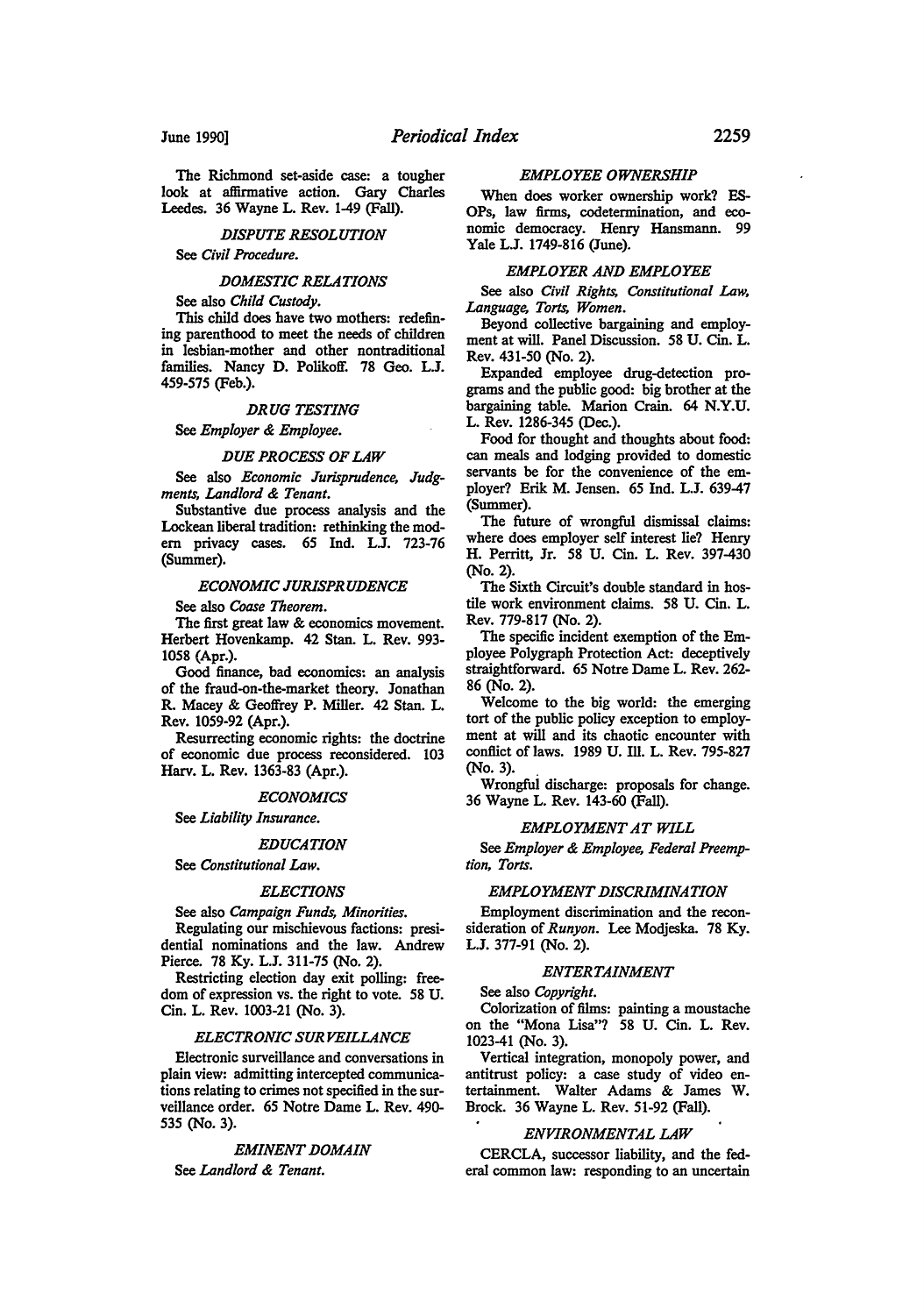legal standard. 68 Texas L. Rev. 1237-72 (May).

Disclosing the environmental impact of human activities: how a federal pollution control program based on individual decision making and consumer demand might accomplish the environmental goals of the 1970s in the 1990s. 138 U. Pa. L. Rev. 505-48 (Dec.).

Improving California's Safe Drinking Water and Toxic Enforcement Act Scientific Advisory Panel through regulatory reform. 77 Calif. L. Rev. 1211-58 (Oct.).

Reluctant soldiers: the criminal liability of corporate officers for negligent violations of the Clean Water Act. 138 U. Pa. L. Rev. 935- 78 (Jan.).

Superfund Amendments and Reauthorization Act of 1986: limiting judicial review to the administrative record in cost recovery actions by the EPA. 74 Cornell L. Rev. 1152-78 (Sept.).

*ENVIRONMENTAL PROTECTION* 

See *Environmental Law.* 

### *EQUAL PROTECTION*

See *Government Contracts.* 

#### *EQUINE LAW*

See also *Investments, Sales* & *Use Taxes, Securities.* 

Practice and procedure before racing commissions. Jewel N. Klein & Ray H. Garrison. 78 Ky. L.J. 477-515 (No. 3).

The priority race: winner takes the horse. R. David Lester & David E. Fleenor. 78 Ky. L.J. 615-58 (No. 3).

Thoroughbred certificate law: a proposal. Cary Robertson. 78 Ky. L.J. 659-703 (No. 3).

Thoroughbred racing - getting back on track. Thomas H. Meeker. 78 Ky. L.J. 435- 45 (No. 3).

#### *EQUITY*

See *Corporations, Insider Trading.* 

#### *ESTABLISHMENT CLAUSE*

See *Constitutional Law.* 

#### *ETHICS*

See also *Law* & *the Arts, Liability Insurance.*  America for sale: when well-connected former federal officials peddle their influence to the highest foreign bidder  $-$  a statutory analysis and proposals for reform of the Foreign Agents Registration Act and the Ethics in Government Act. Michael I. Spak. 78 Ky. L.J. 237-92 (No. 2).

Ethics in Congress: agenda and action. Ann McBride. 58 Geo. Wash. L. Rev. 451-87 (Feb.).

Ethics in government and the vision of pub-

lie service. Robert G. Vaughn. 58 Geo. Wash. L. Rev. 417-50 (Feb.).

Finally, government ethics as if people mattered: some thoughts on the Ethics Reform Act of 1989. Eric J. Murdock. 58 Geo. Wash. L. Rev. 502-25 (Feb.).

From ethics issues to criminalization: deterring the wrong conduct. Thomas L. Patten. 58 Geo. Wash. L. Rev. 526-35 (Feb.).

Litigation ethics: a Niebuhrian view of the adversarial legal system. 99 Yale L.J. 1089- 108 (Mar.).

The quest for equality in regulating the behavior of government officials: the case of extrajudicial compensation. Thomas D. Morgan. 58 Geo. Wash. L. Rev. 488-501 (Feb.).

Regulating government ethics: when it's not enough to just say no. Beth Nolan. 58 Geo. Wash. L. Rev. 405-16 (Feb.).

#### *EUTHANASIA*

Do not resuscitate: the failure to protect the incompetent patient's right of self-determination. 75 Cornell L. Rev. 218-45 (Nov.).

#### *EVIDENCE*

See also *Electronic Sun•eillance, Federal Rules of Civil Procedure, Opinions.* 

On justifying fourth amendment exclusion. William C. Heffernan. 1989 Wis. L. Rev. 1193-254 (No. 6).

Power and responsibility in evidence law. David P. Leonard. 63 S. Cal. L. Rev. 937- 1013 (May).

*Spencer v. Commonwealth* and recent developments in the admissibility of DNA fingerprint evidence. 76 Va. L. Rev. 853-76 (May).

#### *EXCLUSIONARY RULE*

The exclusionary rule's application in tax proceedings: reconciling the rule's purpose for tax defendants. 68 Texas L. Rev. 789-817 (Mar.).

#### *EXECUTIVE POWER*

See also *Constitutional Law.*  The president's power of the purse. J. Gregory Sidak. 1989 Duke L.J. 1162-253 (Nov.).

#### *EXPERT WITNESSES*

Defining the boundaries of admissible expert psychological testimony on rape trauma syndrome. Karla Fischer. 1989 U. Ill. L. Rev. 691-734 (No. 3).

## *EXPORTS AND IMPORTS*

See also *International Trade.* 

Regulation of imports and foreign investment in the United States on national security grounds. David Scott Nance & Jessica Wasserman. 11 Mich. J. Intl. L. 926-86 (Spring).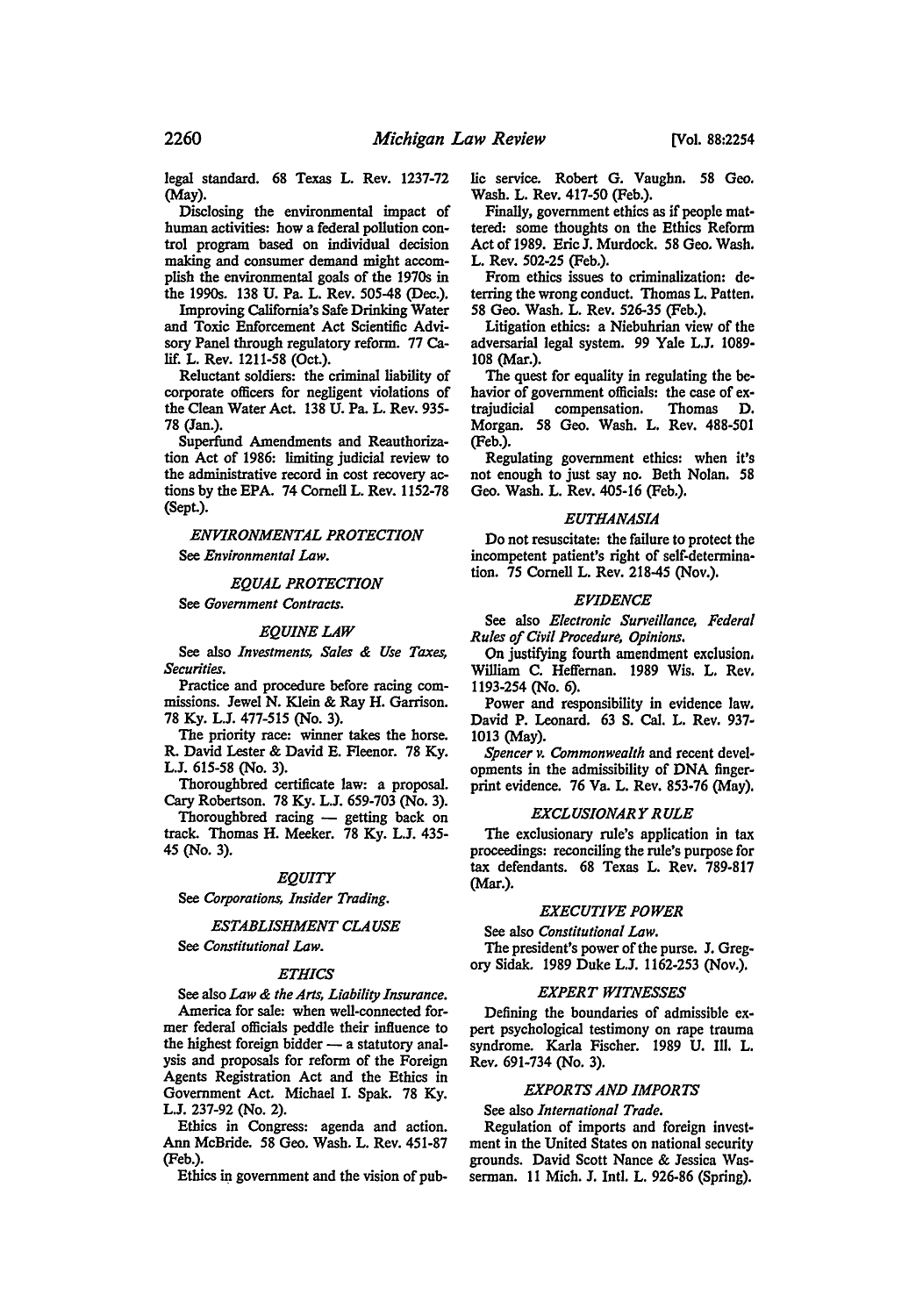## *EXTRADITION*

Human rights v. extradition: the *Soering*  case. Stephan Breitenmoser & Gunter E. Wilms. 11 Mich. J. Intl. L. 845-86 (Spring).

## *FEDERAL JURISDICTION*

See *Jurisdiction.* 

## *FEDERAL PREEMPTION*

Federal labor law preemption of state wrongful discharge claims. 58 U. Cin. L. Rev. 491-558 (No. 2).

Preemption and regulatory efficiency in federal energy statutes. 103 Harv. L. Rev. 1306- 24 (Apr.).

#### *FEDERAL RULES OF CIVIL PROCEDURE*

See also *Civil Procedure, Public Interest.*  The preservation and discovery of evidence under Federal Rule of Civil Procedure 27. 78 Geo. L.J. 593-623 (Feb.).

#### *FEDERAL RULES OF CRIMINAL PROCEDURE*

FRCrP 6(E) and the disclosure of documents reviewed by a grand jury. 57 U. Chi. L. Rev. 221-47 (Winter).

#### *FEDERAL RULES OF EVIDENCE*

See *Impeachment of Witnesses.* 

#### *FEDERALISM*

The ancient Constitution vs. the Federalist empire: anti-Federalism from the attack on "monarchism" to modem localism. Carol M. Rose. 84 Nw. U. L. Rev. 74-105 (Fall).

Anti-Federalist/Federalist dialogue and its implications for constitutional understanding. Daniel Walker Howe. 84 Nw. U. L. Rev. 1- 11 (Fall).

The anti-Federalists, representation, and party. Wilson Carey McWilliams. 84 Nw. U. L. Rev. 12-38 (Fall).

The changing historical fortunes of the anti-Federalists. Saul A. Cornell. 84 Nw. U. L. Rev. 39-73 (Fall).

Democracy, justice, and the multiplicity of voices: alternatives to the Federalist vision. Jennifer Nedelsky. 84 Nw. U. L. Rev. 232-49 (Fall).

The original misunderstanding: the English, the Americans, and the dialectic of Federalist constitutional jurisprudence. Stephen B. Presser. 84 Nw. U. L. Rev. 106-85 (Fall).

## *FEMINIST JURISPRUDENCE*

See also *Attorneys, Law* & *the Arts.* 

Feminism, theology, and abortion: toward love, compassion, and wisdom. Ruth Colker. 77 Calif. L. Rev. 1011-75 (Oct.).

Rethinking (m)otherhood: feminist theory

and state regulation of pregnancy. 103 Harv. L. Rev. 1325-43 (Apr.).

#### *FIRST AMENDMENT*

See also *Constitutional Law, Freedom of Religion, Freedom of the Press, Libel* & *Slander.* 

Criminal attempts and the "clear and present danger" theory of the first amendment. Edward J. Bloustein. 74 Cornell L. Rev. 1118-50 (Sept.).

The first amendment and the paratroopers' paradox. Ronald K.L. Collins & David M. Skover. Responses by Max Lerner, David M. O'Brien, Martin H. Redish, Edward Rubin, Herbert I. Schiller & Mark V. Tushnet. 68 Texas L. Rev. 1087-193 (May).

First amendment claims against public broadcasters: testing the public's right to a balanced presentation. 1989 Duke L.J. 1386- 419 (Nov.).

Modem-day sirens: rock lyrics and the first amendment. 63 S. Cal. L. Rev. 777-832 (Mar.).

O'er the land of the free: flag burning as speech. Kent Greenawalt. 37 UCLA L. Rev. 925-47 (June).

#### *FOOD, DRUG AND COSMETIC LAW*

See also *Narcotics.* 

I want a new drug: RU-486 and the right to choose. 63 S. Cal. L. Rev. 1113-49 (May).

#### *FOREIGN AGENTS IN THE UNITED STATES*

See *Ethics.* 

## *FOREIGN INVESTMENTS*

See also *Exports* & *Imports, International Trade.* 

The constitutionality of state attempts to regulate foreign investment. 99 Yale L.J. 2023-42 (June).

#### *FOREIGN LAW*

See also *Capital Punishment, International Trade.* 

Constitutional development of Estonia in 1988. Igor Gryazin. 65 Notre Dame L. Rev. 141-64 (No. 2).

## *FOREIGN RELATIONS*

See also *International Law.*  Controlling tin cup diplomacy. 99 Yale L.J.

2043-62 (June).

## *FOREIGN RELATIONS OF THE UNITED STATES*

## See *Foreign Relations.*

## *FORFEITURE*

Asset forfeiture and third party rights: the need for further law reform. Michael Gold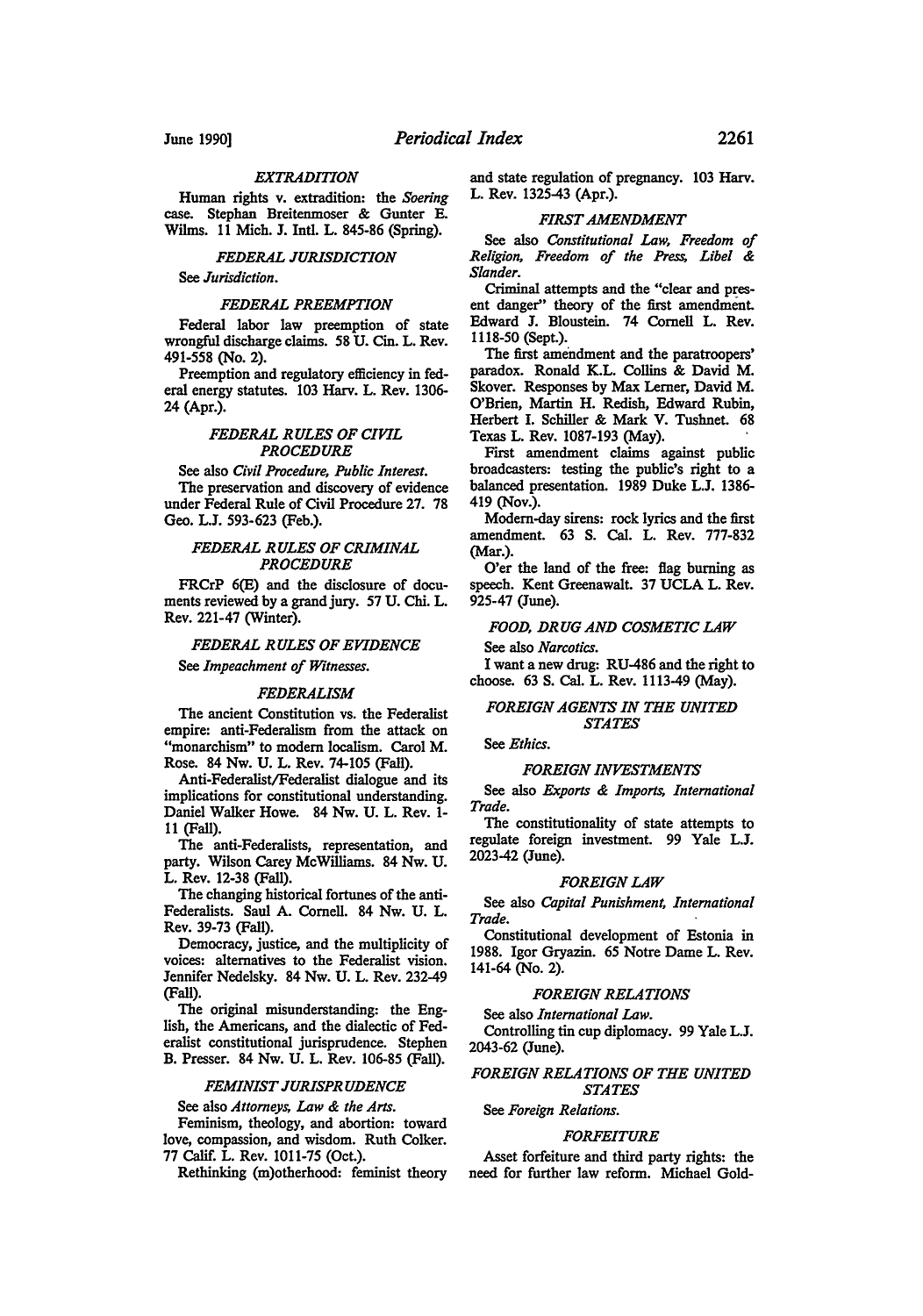smith & Mark Jay Linderman. 1989 Duke LJ. 12S4-301 (Nov.).

*FORUM NON CONVENIENS* 

See *Jurisdiction.* 

## *FRANCHISING*

Problematic relations: franchising and the law of incomplete contracts. Gillian K. Hadfield. 42 Stan. L. Rev. 927-92 (Apr.).

#### *FRAUD*

See *Economic Jurisprudence, Securities.* 

*FREE EXERCISE CLAUSE*  See *Child Custody, Constitutional Law.* 

## *FREEDOM OF RELIGION*

The origins and historical understanding of free exercise of religion. Michael W. McConnell. 103 Harv. L. Rev. 1409-517 (May).

#### *FREEDOM OF SPEECH*

See also *Elections, First Amendment, Law* & *the Arts.* 

Beyond "public concern": new free speech standards for public employees. 57 U. Chi. L. Rev. 249-77 (Winter).

#### *FREEDOM OF THE PRESS*

Free press v. privacy: haunted by the ghost of Justice Black. Peter B. Edelman. 68 Texas L. Rev. 1195-234 (May).

#### *GOVERNMENT*

See *Agency, Ethics, Municipal Corporations, Politics.* 

## *GOVERNMENT CONTRACTS*

See also *Products Liability.*  Standards of review of specifications in government procurements: an equal protection analog. 58 Geo. Wash. L. Rev. 573-98 (Feb.).

## *GOVERNMENT IMMUNITY AND LIABILITY*

See *Civil Rights.* 

#### *GOVERNORS*

The Wisconsin partial veto: past, present and future. 1989 Wis. L. Rev. 1395-432 (No. 6).

#### *GRAND JURY*

See *Federal Rules of Criminal Procedure.* 

#### *HABEAS CORPUS*

See *Confessions.* 

## *HAZARDOUS WASTE LIABILITY*  See *Environmental Law.*

## *HEALTH*

, See *Medical Jurisprudence, Torts.* 

## *HEALTH CARE INDUSTRY*

Controlling health care costs by controlling technology: a private contractual approach. 99 Yale LJ. 1109-26 (Mar.).

Rational health policy and the legal standard of care: a call for judicial deference to medical practice guidelines. 77 Calif. L. Rev. 1483-S28 (Dec.).

## *HISTORY*

See *Constitutional Law, War.* 

#### *HOMICIDE*

The importance of clarity in the law of homicide: the Wisconsin revision. Walter Dickey, David Schultz & James L. Fullin, Jr. 19S9 Wis. L. Rev. 1323-93 (No. 6).

## *HOUSING*

See also *Discrimination, Sociological Jurisprudence* 

Law and racial geography: public housing and the economy in New Orleans. 42 Stan. L. Rev. 1251·90 (May).

#### *HUMAN RIGHTS*

See *Extradition.* 

#### *HUSBAND AND WIFE*

See *Marriage.* 

## *IMPEACHMENT OF WITNESSES*

Character evidence by any other name . . .: a proposal to limit impeachment by prior con· viction under rule 609. SS Geo. Wash. L. Rev. 762-SOl (Apr.).

#### *IMPLIED TRUSTS*

See *Corporations.* 

#### *INCOME TAX: CORPORATIONS*

See *Corporate Taxes.* 

#### *INDEPENDENT COUNSEL*

Independent counsel - checks and balances. Thomas S. Martin & David E. Zerhusen. SS Geo. Wash. L. Rev. S36-4S (Feb.).

#### *INFANTS*

See *Abortion, Parent* & *Child.* 

*INFORMATION SYSTEMS* 

See *Representative Government.* 

#### *INFORMED MEDICAL CONSENT*

"She's got Bette Davis['s] eyes": assessing the nonconsensual removal of cadaver organs under the takings and due process clauses. 90 Colum. L. Rev. S2S-74 (Mar.).

#### *INHERITANCE AND SUCCESSION*

(E)state of the law: an estate's right to purchase its decedent's apartment during a co-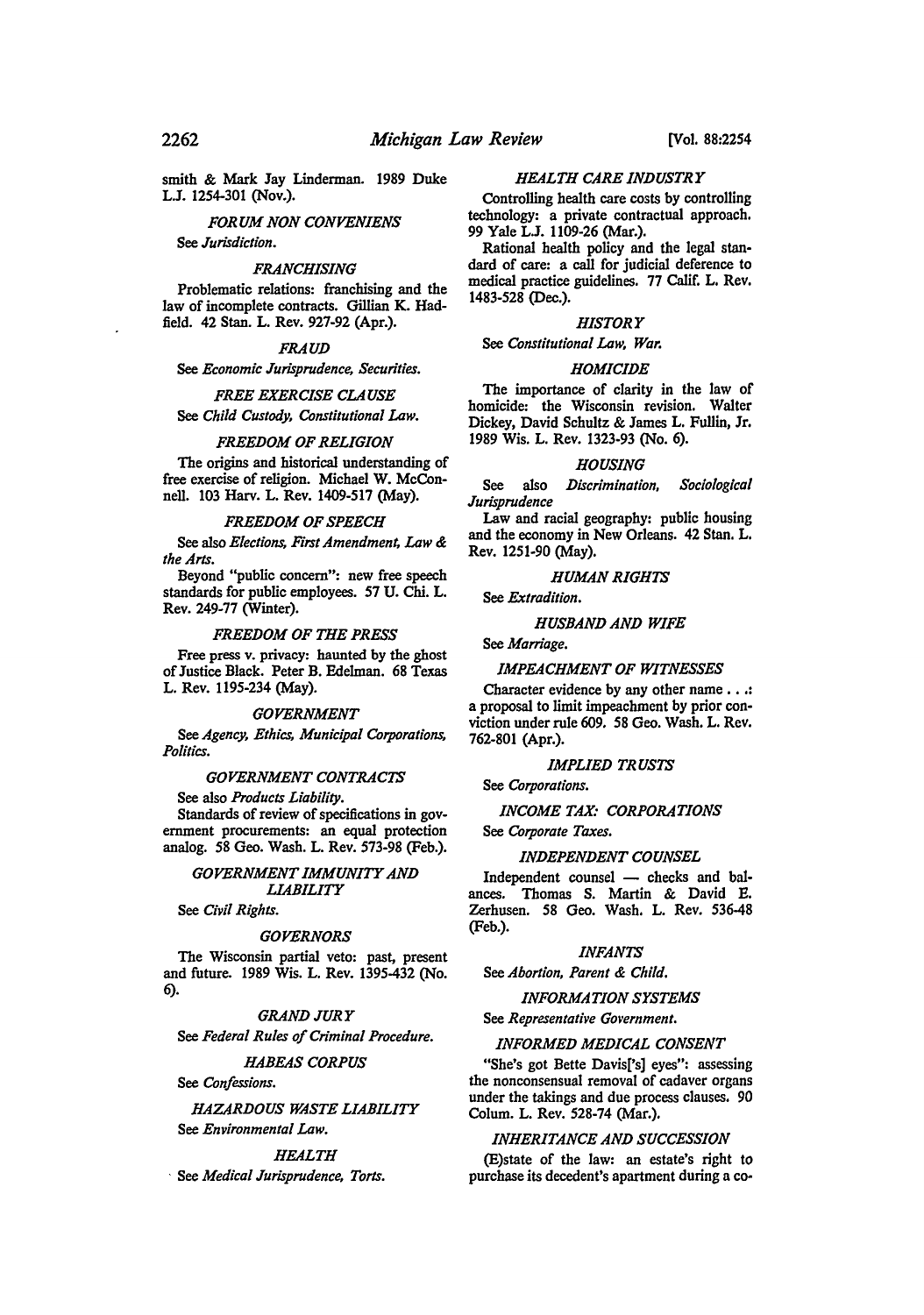operative conversion. 64 N.Y.U. L. Rev. 1347-72 (Dec.).

The spousal share in intestate succession: stepparents are getting shortchanged. 74 Minn. L. Rev. 631-59 (Feb.).

#### *INJUNCTIONS*

See also *Jurisdiction.* 

The dual role of the structural injunction. 99 Yale L.J. 1983-2002 (June).

#### *INSIDER TRADING*

Equitable claims to disgorged insider trading profits. 1989 Wis. L. Rev. 1433-63 (No. 6).

#### *INTELLECTUAL PROPERTY*

See *Computers, Copyright, Trademarks.* 

## *INTERNATIONAL BANKING*

See also *Corporations.* 

A safety net for the Eurodollar market?: *Wells Fargo Asia Ltd. v. Citibank.* 65 N.Y.U. L. Rev. 126-71 (Apr.).

Throwing a monkey wrench into the wheels of international finance: *Wells Fargo Asia Ltd. v. Citibank, N.A.* 11 Mich. J. Intl. L. 1039-72 (Spring).

United States home bank liability for foreign branch deposits. 1989 U. Ill. L. Rev. 735- 59 (No. 3).

#### *INTERNATIONAL COURTS AND TRIBUNALS*

See also *International Law.* 

"Normative surrender" and the "duty" to appear before the International Court of Justice: a reply. H.W.A. Thirlway. 11 Mich. J. Intl. L. 912-25 (Spring).

### *INTERNATIONAL ECONOMIC RELATIONS*

See *International Banking.* 

#### *INTERNATIONAL LAW*

See also *Asylum, Foreign Law.* 

The boundaries of the Hague Evidence Convention: lower court interest balancing after the *Aerospatiale* decision. 68 Texas L. Rev. 1003-30 (Apr.).

A community within the community: prospects for foreign policy integration in the European Community. 103 Harv. L. Rev. 1066- 85 (Mar.).

Constitutional developments in the European Community and the impact of the single European Market after 1992. F.G. Jacobs. 11 Mich. J. Intl. L. 887-96 (Spring).

Deviation and the package limitation in the Hague Rules and the Carriage of Goods by Sea Act: an alternative approach to the interpretation of international uniform acts. 68 Texas L. Rev. 977-1002 (Apr.).

A European peace order and the German question: legal and political aspects. Jost Delbrueck. 11 Mich. J. Intl. L. 897-911 (Spring).

A functional approach to "general principles of international law". M. Cherif Bas-

siouni. 11 Mich. J. Intl. L. 768-818 (Spring). The Nuremberg legacy: an unfulfilled

promise. 63 S. Cal. L. Rev. 833-905 (Mar.). Panel discussion: Europe 1992. With bibli-<br>ography. 11 Mich. J. Intl. L. 525-670 11 Mich. J. Intl. L. 525-670 (Winter).

Resisting enforcement of foreign arbitral awards under article V(l)(e) and article VI of the New York Convention: a proposal for effective guidelines. 68 Texas L. Rev. 1031-71 (Apr.).

The role of international law as a canon of domestic statutory construction. Ralph G. Steinhardt. 43 Vand. L. Rev. 1103-97 (May).

The role of the Court of Justice in the implementation of the single European act. Michel Waelbroeck. 11 Mich. J. Intl. L. 671- 90 (Spring).

## *INTERNATIONAL LAW: CODIFICATION*  See *International Law.*

#### *INTERNATIONAL TRADE*

See also *International Law, Labor Law.* 

Comparative development strategies of South Korea and Taiwan as reflected in their respective international trade policies. J.W. Wheeler. 11 Mich. J. Intl. L. 472-508 (Winter).

European Community trade policies vis-avis Korea and Taiwan in the eighties: a comparative perspective. Jean-François Bellis. 11 Mich. J. Intl. L. 509-24 (Winter).

The GATT Uruguay round: its significance for U.S. bilateral trade with Korea and Taiwan. Judith H. Bello & Alan F. Holmer. 11 Mich. J. Intl. L. 307-25 (Winter).

The hormone conflict between the EEC and the United States within the context of GATT. Werne P. Meng. 11 Mich. J. Intl. L. 819-39 (Spring).

The impact of U.S. trade law actions on government policy decisions in Korea. Jong-Kap Kim. 11 Mich. J. Intl. L. 410-22 (Winter).

The impact of U.S. trade law on government policy making in the Republic of China. P.K. Chiang. 11 Mich. J. Intl. L. 279-87 (Winter).

International trade and investment regulation: developing jurisprudence in Taiwan. Paul S.P. Hsu. 11 Mich. J. Intl. L. 368-93 (Winter).

Legal and policy perspectives on United States trade initiatives and economic liberalization in the Republic of China. Lawrence S. Liu. 11 Mich. J. Intl. L. 326-67 (Winter).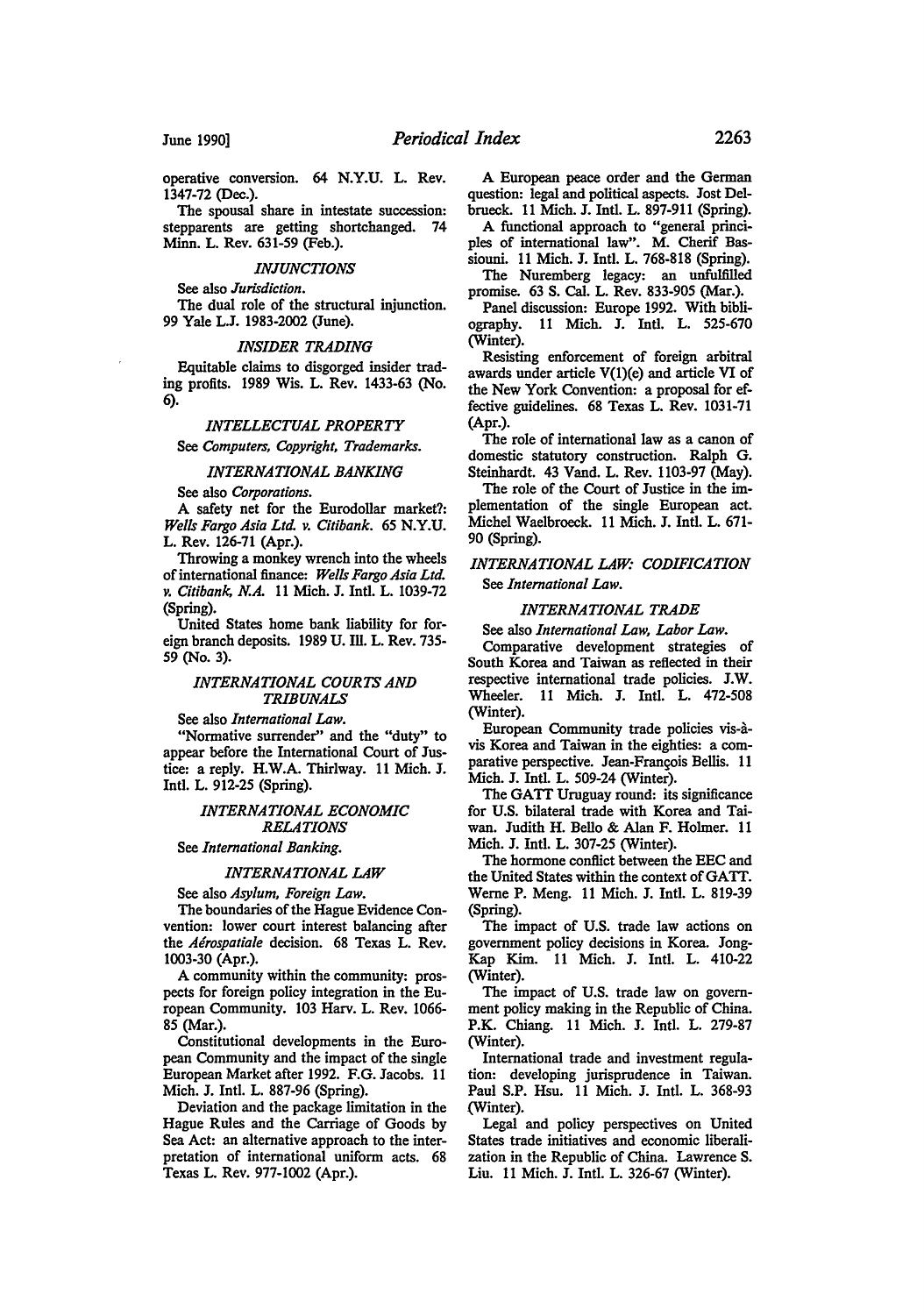Natural gas in the European internal market: a comparative analysis of common carriage and price transparency. Ernst-Joachim Mestmaäcker. 11 Mich. J. Intl. L. 691-767 (Spring).

Overview: U.S.-Korea and U.S.-Taiwan trade law issues in comparative perspective. Clyde D. Stoltenberg. 11 Mich. J. Intl. L. 273-78 (Winter).

Panel discussion: the impact of U.S. trade law actions on business decisions in Korea. 11 Mich. J. Intl. L. 452-65 (Winter).

Panel discussion: the impact of U.S. trade law actions on business decisions in Taiwan. 11 Mich. J. Intl. L. 288-306 (Winter).

Regulation and liberalization of imports and foreign investment and the role of trade actions in the Republic of Korea. David A. Laverty. 11 Mich. J. Intl. L. 423-51 (Winter).

Section 301 and the appearance of unilateralism. Warren Maruyama. 11 Mich. J. Intl. L. 394-402 (Winter).

The U.S. importer's perspective on U.S. antitrade actions against Korea and Taiwan. Valerie A. Slater. 11 Mich. J. Intl. L. 403-09 (Winter).

A U.S. perspective on the EEC hormones directive. Holly Hammonds. 11 Mich. J. Intl. L. 840-44 (Spring).

U.S. trade policy toward the new NICs of Southeast Asia. Linda Y.C. Lim. 11 Mich. J. Intl. L. 466-71 (Wmter).

## *INTERVENTION (CIVIL PROCEDURE)*  See *Civil Procedure.*

## *INVESTMENTS*

See also *International Trade, Securities.*  The sale of horses and horse interests: a transactional approach. Robert S. Miller. 78 Ky. L.J. 517-600 (No. 3).

#### *JUDGMENTS*

See also *Appellate Procedure, Separation of Powers.* 

Due process requires notice of entry of final judgments in Ohio. 58 U. Cin. L. Rev. 1043- 67 (No. 3).

#### *JUDICIAL ACTIVISM*

See *Courts, Prisons* & *Prisoners, Separation of Powers.* 

#### *JUDICIAL REVIEW*

See also *Corporations, Military Law, Representative Government.* 

Judicial review of direct democracy. Julian N. Eule. 99 Yale L.J. 1503-90 (May).

#### *JUDICIAL REVIEW OF ADMINISTRATIVE ACTS*

#### See *Environmental Law, Labor Law.*

## *JURIES*

#### See *Civil Procedure.*

#### *JURISDICTION*

Access to state courts in transnational personal injury cases: forum non conveniens and antisuit injunctions. David W. Robertson & Paula K. Speck. 68 Texas L. Rev. 937-75 (Apr.).

Clarifying comity: state court jurisdiction and section 1983 state tax challenges. 103 Harv. L. Rev. 1888-908 (June).

Constructing the state extraterritorially: jurisdictional discourse, the national interest, and transnational norms. 103 Harv. L. Rev. 1237-305 (Apr.).

*Finley v. United States:* unstringing pendent jurisdiction. Wendy Collins Perdue. 76 Va. L. Rev. 539-73 (Apr.).

Forum shopping reconsidered. 103 Harv. L. Rev. 1677-96 (May).

"Incorporating" limited partnerships into federal diversity jurisdiction: correcting *Carden v. Arkoma Associates.* 65 Notre Dame L. Rev. 287-307 (No. 2).

Rethinking choice of law. Larry Kramer. 90 Colum. L. Rev. 277-345 (Mar.).

#### *JURISPRUDENCE*

See also *Legal Realism.*  Law's limits. Richard Janda. 63 S. Cal. L. Rev. 727-75 (Mar.).

#### *LABOR BOYCOTTS*

See *Unions.* 

#### *LABOR LAW*

See also *Employer* & *Employee, Federal Preemption.* 

Deference to NLRB adjudicatory decision making: bas judicial review become meaningless? 58 U. Cin. L. Rev. 653-87 (No. 2).

Equal access in NLRB elections: determin· ing the voting eligibility of economic strikers. 58 Geo. Wash. L. Rev. 549-72 (Feb.).

Labor rights conditionality: United States trade legislation and the international trade order. 65 N.Y.U. L. Rev. 79-125 (Apr.).

The labor vision of the thirteenth amendment. Lea S. VanderVelde. 138 U. Pa. L. Rev. 437-504 (Dec.).

A primer on power balancing under the National Labor Relations Act. James B. Zimarowski. 23 U. Mich. J. L. Ref. 47-104 (Fall).

#### *LABOR MANAGEMENT RELATIONS*

Reflections on workers' participation, influence and powersharing: the future of industrial relations. William B. Gould, IV. 58 U. Cin. L. Rev. 381-95 (No. 2).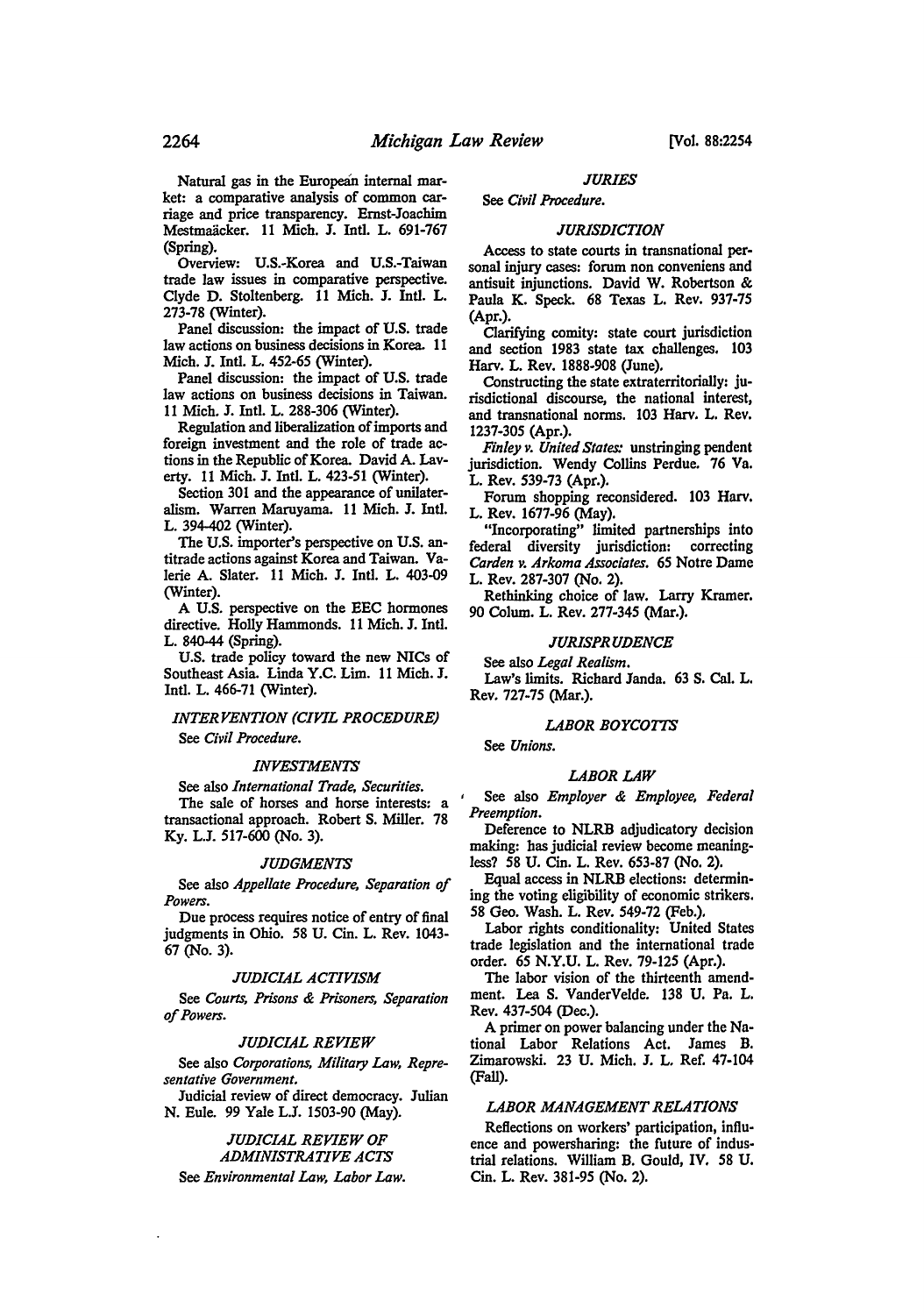## *LANDLORD AND TENANT*

Tenants' rights in police power condemnations under state statutes and procedural due process. 23 U. Mich. J. L. Ref. 105-49 (Fall).

#### *LANGUAGE*

English-only rules and the right to speak one's primary language in the workplace. Juan F. Perea. 23 U. Mich. J. L. Ref. 265-318 (Winter).

#### *LAW AND THE ARTS*

See also *Entertainment.* 

Convergences: law, literature, and feminism. Carolyn Heilbrun & Judith Resnik. 99 Yale L.J. 1913-56 (June).

Panthers and pinstripes: ihe case of Ezra Pound and Archibald MacLeish. Jean Stefancic & Richard Delgado. 63 S. Cal. L. Rev. 907-36 (May).

Post-modem art and the death of obscenity law. 99 Yale L.J. 1359-78 (Apr.).

Standards for federal funding of the arts: free expression and political control. 103 Harv. L. Rev. 1969-88 (June).

"Tilted" justice: site-specific art and moral rights after U.S. adherence to the Berne Convention. 77 Calif. L. Rev. 1431-82 (Dec.).

#### *LAW ENFORCEMENT*

See *Narcotics.* 

#### *LAW FIRMS*

Why the big get bigger: the promotion-topartner tournament and the growth of large law firms. Marc Galanter & Thomas M. Palay. 76 Va. L. Rev. 747-811 (May).

#### *LAW REFORM*

See also *Civil Rights, Employer* & *Employee, Ethics, Foifeiture, Homicide, Libel* & *Slander, Military Law, Products Liability, Torts, Water*  & *Watercourses.* 

"Truth in criminal justice" series Office of Legal Policy. Introduction by Joseph D. Grano and foreword by Stephen J. Markman. 22 U. Mich. J. L. Ref. 393-1122 (Spring & Summer 1989).

#### *LAW SCHOOLS*

Responses to Randall Kennedy's *Racial Critiques of Legal Academia.* By Scott Brewer, Milner S. Ball, Robin D. Barnes, Richard Delgado & Leslie G. Espinoza. 103 Harv. L. Rev. 1844-86 (June).

*LEGAL EDUCATION* 

## See *Law Schools, Philosophy.*

#### *LEGAL ETHICS*

See also *Attorneys' Fees, Ethics.* 

Can lawyers be trusted? Sissela Bok. 138 U. Pa. L. Rev. 913-33 (Jan.).

Lying to clients. Lisa G. Lerman. Commentaries by Carrie Menkel-Meadow, Frederick Miller & Edmund B. Spaeth, Jr. 138 U. Pa. L. Rev. 659-804 (Jan.).

#### *LEGAL HISTORY*

See also *Common Law, Courts, Critical Legal Studies, Precedents.* 

Culture and certainty: legal history and the reconstructive project. Joan C. Williams. 76 Va. L. Rev. 713-46 (May).

## *LEGAL POSITIVISM*

See *Jurisprudence.* 

#### *LEGAL PROFESSION*

See *Philosophy.* 

#### *LEGAL REALISM*

Reconstructing the origins of realistic jurisprudence: a prequel to the Llewellyn-Pound exchange over legal realism. N.E.H. Hull. 1989 Duke L.J. 1302-34 (Nov.).

## *LEGISLATION*

See also *Governors, Statutes.*  Legislation, well-being, and public choice. Herbert Hovenkamp. 57 U. Chi. L. Rev. 63- 116 (Winter).

#### *LEGISLATIVE BODIES*

See *Privileges* & *Immunities.* 

#### *LIABILITY INSURANCE*

The ethics and the economics of tort liability insurance. Gary T. Schwartz. 75 Cornell L. Rev. 313-675 (Jan.).

#### *LIBEL AND SLANDER*

Libel reform: an appraisal. C. Thomas Dienes. 23 U. Mich. J. L. Ref. 1-26 (Fall).

*Masson v. New Yorker Magazine:* actual malice and direct quotations - the constitutional right to lie. 65 Notre Dame L. Rev. 564-85 (No. 3).

#### *LIE DETECTORS*

See also *Employer* & *Employee.* 

The Employee Polygraph Protection Act of 1988 - should the federal government regulate the use of polygraphs in the private sector? 58 U. Cin. L. Rev. 559-609 (No. 2).

*LIENS* 

See *Equine Law.* 

#### *LOANS*

See *Bankruptcy.* 

#### *MARRIAGE*

The partnership theory of marriage: a borrowed solution fails. Bea Ann Smith. 68 Texas L. Rev. 689-743 (Mar.).

Promulgating the marriage contract. Lynn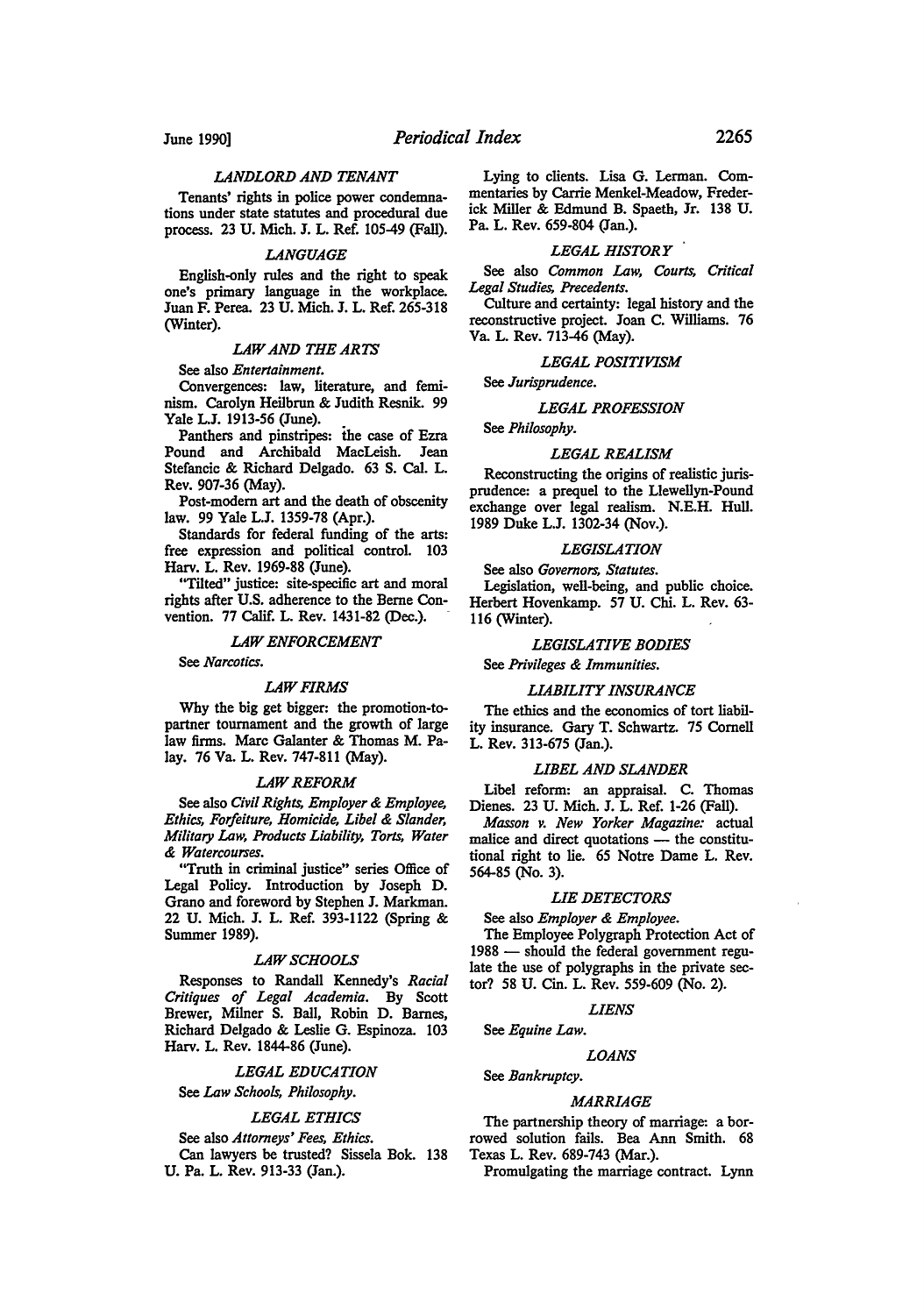A. Baker. 23 u. Mich. J. L. Ref. 217-64 (W'mter).

#### *MEDICAL ETHICS*

Genetic causation and the physician·patient privilege in Michigan: shield or sword? 36 Wayne L. Rev. 189·220 (Fall).

#### *MEDICAL JURISPRUDENCE*

Claim preclusion in modem latent disease cases: a proposal for allowing second suits. 103 Harv. L. Rev. 1989·2008 (June).

#### *MEDICAL MALPRACTICE*

The medical malpractice imbroglio: a non· adversarial suggestion. Eliott M. Abramson. 78 Ky. L.J. 293-310 (No. 2).

### *MEDICAL PROFESSION*

See *Health Care Industry.*  Medical technology and the Jaw. 103 Harv. L. Rev. 1519.676 (May).

## **MENTAL HEALTH LAW**

See *Parent* & *Child.* 

## **MILITARY LAW**

Judicial abdication of military tort account· ability: but who is to guard the guards them· selves? Barry Kellman. 1989 Duke L.J. 1597-653 (Dec.).

Military justice and article III. 103 Harv. L. Rev. 1909·29 (June).

#### *MILITARY SERYICE*

See *National Defense.* 

#### *MINORITIES*

See also *Discrimination, Stockholders.*  Defining the minority·preferred candidate under section 2. 99 Yale L.J. 1651-68 (May).

#### *MINORITY BUSINESS ENTERPRISES*

FcC tax certificates for minority ownership of broadcast facilities: a critical re-examination of policy. 138 U. Pa. L. Rev. 979·1026 (Jan.).

Minority business set-asides must be supported by specific evidence of prior discrimina· tion. *58* U. Cin. L. Rev. 1097·135 (No. 3).

#### *MORTGAGE FORECLOSURES*

The new mortgage foreclosure law: redemption and reinstatement. 1989 U. Ill. L. Rev. 471.91 (No. 2).

#### *MOTION PICTURES*

See *Entertainment.* 

## *MOTOR VEHICLES*

Preemption of airbag litigation: just a lot of hot air? 76 Va. L. Rev. 577.626 (Apr.).

#### *MUNICIPAL CORPORATIONS*

Our localism: part  $II$  - localism and legal theory. Richard Briffault. 90 Colum. L. Rev. 346454 (Mar.).

#### *NARCOTICS*

Special project: current issues in drug en· forcement law. 43 Vand. L. Rev. 125S-400 (May).

#### *NATIONAL DEFENSE*

Reform of the National Guard: a proposal to strengthen the national defense. 78 Geo. LJ. *62541* (Feb.).

*NATIONAL SECURITY* 

See *Exports* & *Imports.* 

#### **NATURAL LAW**

See *Jurisprudence.* 

#### *NEWS MEDIA.*

See *First Amendment.* 

#### *NONPROFIT CORPORATIONS*

Religious nonprofits and the commercial manner test. 99 Yale LJ. 1631·50 (May).

#### *OBSCENITY*

See *Canstitutional Law,* Law & *the Arts.* 

#### **OIL AND GAS**

See *International Trade.* 

#### *OPINIONS*

A common law lawyer on the Supreme Court: the opinions of Justice Stevens. William D. Popkin. 1989 Duke LJ. 1087·161 (Nov.).

The Supreme Court, plain meaning, and the changed rules of evidence. Randolph N. Jonakait. 68 Texas L. Rev. 745-86 (Mar.).

#### **PARENT AND CHILD**

See also *Child Custody, Calleges* & *Universi· ties, Domestic Relations. Inheritance* & *Succes· sion, Support of Dependents.* 

Compensating parents for the loss of their nonfatally injured child's society: extending the notion of consortium to the filial relation· ship. 1989 U. Ill. L. Rev. 761·93 (No. 3).

Presumptions of justice: law, politics, and the mentally retarded parent. Robert L. Hayman. Jr. 103 Harv. L. Rev. 120J.71 (Apr.).

Setting the standard: a mother's duty dur· ing the prenatal period. 1989 U. Ill. L. Rev. 493·516 (No. 2).

#### *PARTIES TO ACTION*

See *Carporations.* 

#### *PARTNERSHIPS*

See *Jurisdiction.*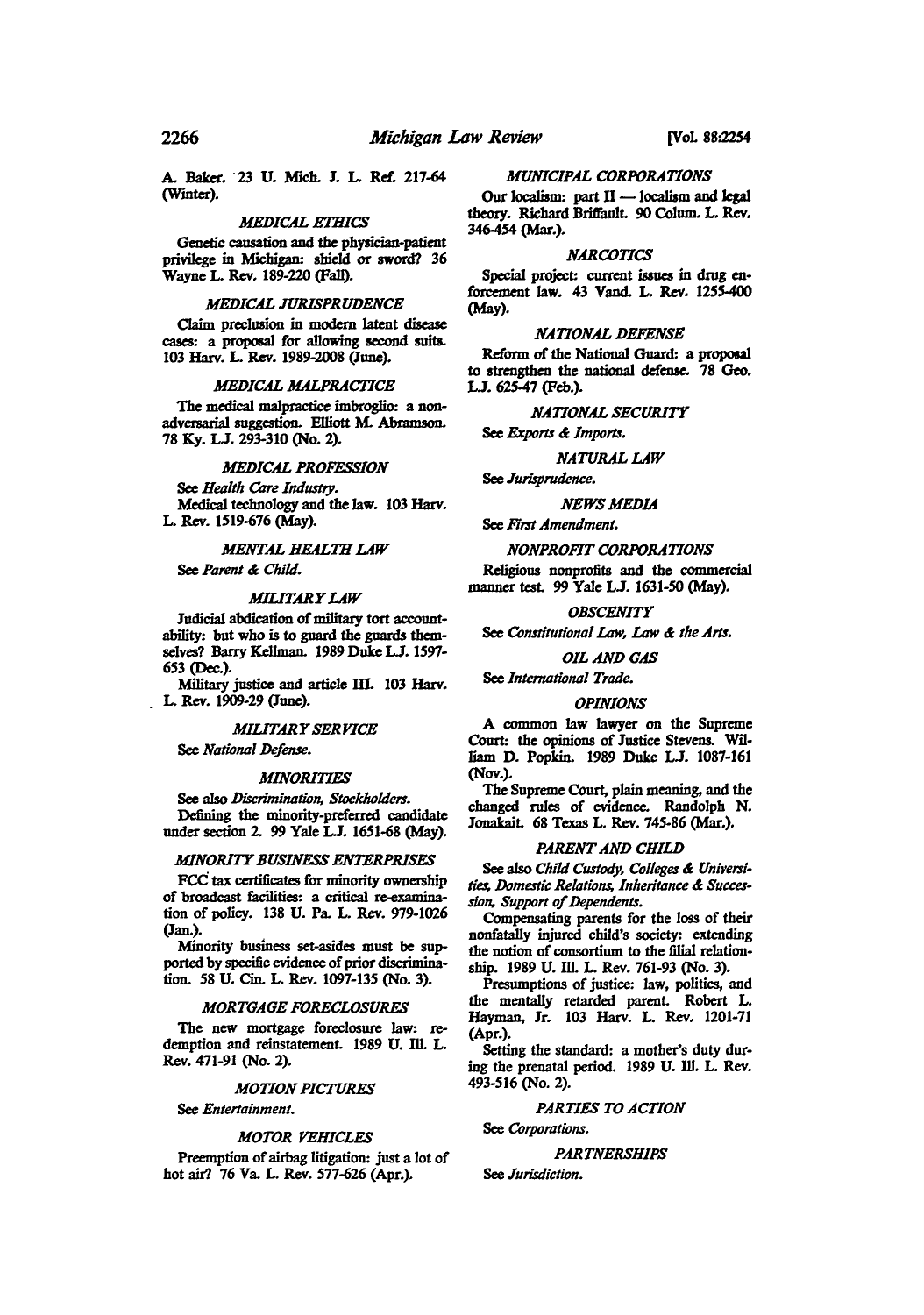## *PATERNITY*

The probability of an ultimate issue: the strange cases of paternity testing. D.H. Kaye. 75 Iowa L. Rev. 75-109 (Oct.).

#### *PENSION PLANS*

Who should pay when federally insured pension funds go broke?: a strategy for recovering from the wrongdoers. 65 Notre Dame L. Rev. 308-74 (No. 2).

#### *PERSONAL INJURIES*

See *Jurisdiction.* 

#### *PHILOSOPHY*

The *I and thou:* a new dialogue for the law. Maria L. Ciampi. 58 U. Cin. L. Rev. 881-907 (No. 3).

*PHYSICIANS AND SURGEONS* 

See *Medical Ethics.* 

*POLICE POWER* 

See *Landlord* & *Tenant.* 

#### *POLITICS*

See also *Abortion. Courts, Parent* & *Child, Prisons* & *Prisoners.* 

The politics of unregulation: public choice and limits on government. Peter L. Kahn. 75 Cornell L. Rev. 280-312 (Jan.).

#### *POLLUTION*

See *Environmental Law.* 

#### *POVERTY LAW*

See *Right to Counsel.* 

#### *PRECEDENTS*

See also *Constitutional Law.*  Precedent and tradition. Anthony T. Kronman. 99 Yale L.J. 1029-68 (Mar.).

#### *PRETRIAL PROCEDURE*

Compelled participation in innovative pretrial proceedings. 84 Nw. U. L. Rev. 290-320 (Fall).

#### *PRISONS AND PRISONERS*

Haven or hell? Inside Lorton Central Prison: experiences of punishment justified. Robert Blecker. 42 Stan. L. Rev. 1149-249 (May).

The politics of prison crowding. 77 Calif. L. Rev. 1125-80 (Oct.).

Resolving tbe remedial dilemma: strategies of judicial intervention in prisons. Susan Sturm. 138 U. Pa. L. Rev. 805-912 (Jan.).

## *PRIVILEGED COMMUNICATIONS*

## See *Securities.*

*PRIVILEGES AND IMMUNITIES Chastain v. Sundquist:* a narrow reading of tbe doctrine of legislative immunity. 75 Cornell L. Rev. 384-410 (Jan.).

## *PROBATE LAW AND PRACTICE*  See *Inheritance* & *Succession.*

#### *PROBATION*

The modem day scarlet letter: a critical analysis of modem probation conditions. 1989 Duke L.J. 1357-85 (Nov.).

#### *PRODUCTS LIABILITY*

See also *Torts.* 

The evolution of useful life statutes in tbe products liability reform effort. 1989 Duke L.J. 1689-751 (Dec.).

The Supreme Court and the products liability crisis: lessons from *Boyle's* government contractor defense. Michael D. Green & Richard A. Matasar. 63 S. Cal. L. Rev. 637- 726 (Mar.).

## *PROSECUTORS*

See *Constitutional Law.* 

#### *PUBLIC INTEREST*

See also *Support of Dependents.*  Public interest groups, public law litigation, and Federal Rule 24(a). 57 U. Chi. L. Rev. 279-310 (Winter).

## *PUBLIC OFFICIALS AND EMPLOYEES*  See *Freedom of Speech.*

#### *PUNISHMENT*

#### See *Prisons* & *Prisoners.*

#### *PUNITIVE DAMAGES*

Should punitive damages be nondeductible? The expansion of the public-policy doctrine. 68 Texas L. Rev. 819-40 (Mar.).

#### *RACE DISCRIMINATION*

See also *Attorneys, Civil Rights, Minority Business Enterprises, Segregation.* 

Racism in the adversary system: the defendant's use of peremptory challenges. J. Alexander Tanford. 63 S. Cal. L. Rev. 1015-60 (May).

## *Rt1,CES*

See *Civil Rights, Housing, Law Schools, Sociological Jurisprudence.* 

#### *RADIO AND TELEVISION*

See *First Amendment.* 

#### *RAPE*

See *Expert Witnesses.* 

#### *RELIGION*

See *Nonprofit Corporations.*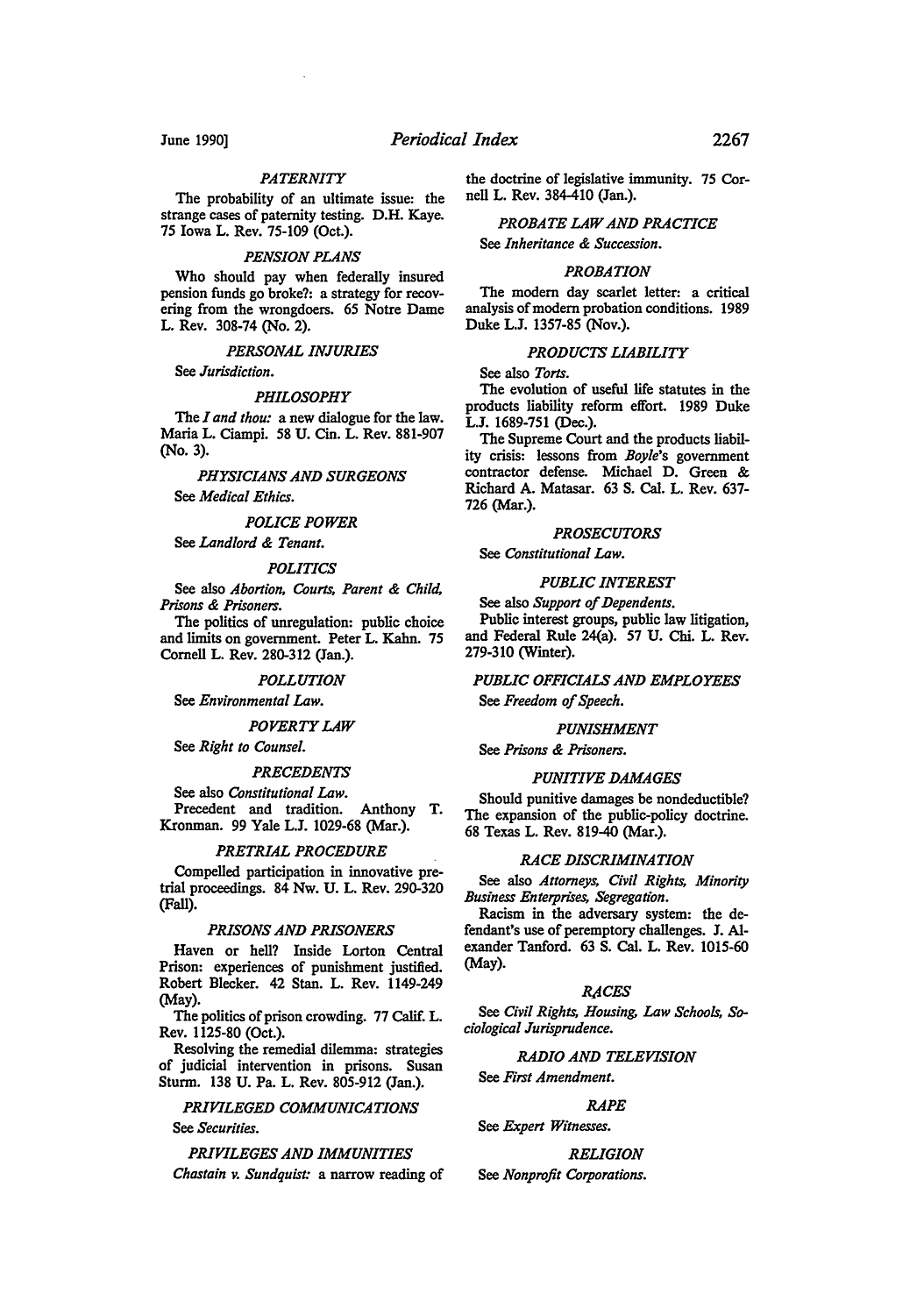## *REPRESENTATIVE GOVERNMENT*

See also *Elections.* 

Computer models and *post-Bandemer* redistricting. 99 Yale L.J. 1379-98 (Apr.).

## *RES IPSA LOQUITUR*

See *Torts.* 

#### *RETROACTIVE LAWS AND DECISIONS*

Resolving retroactivity after *Teague v. Lane.* 65 Ind. LJ. 651-74 (Summer).

#### *RIGHT OF PRIVACY*

See also *Due Process of Law, Freedom of the Press.* 

The social foundations of privacy: community and self in the common law tort. Robert C. Post. 77 Calif. L. Rev. 957-1010 (Oct.).

#### . *RIGHT TO COUNSEL*

The constitutional basis of the indigent appellant's right to appointed counsel. 58 U. Cin. L. Rev. 1137-60 (No. 3).

#### *RIGHT TO DIE*

Model aid-in-dying act. 75 Iowa L. Rev. 125-215 (Oct.).

#### *SALES AND USE TAXES*

Sales and use tax planning for the horse industry. Richard W. Craigo. 78 Ky. L.J. 601- 14 (No. 3).

#### *SCHOOL INTEGRATION*

See *Constitutional Law.* 

## *SCHOOLS AND SCHOOL DISTRICTS*  See *Segregation.*

#### *SEARCH AND SEIZURES*

An ill wind blows: restricting the public's right of access to search warrant affidavits. 74 Minn. L. Rev. 661-88 {Feb.).

Making sense of sense-enhanced searches. David E. Steinberg. 74 Minn. L. Rev. 563-629 (Feb.).

#### *SECURITIES*

See also *Amicus Curiae, Arbitration* & *Award, Equine Law.* 

*Basic, Inc. v. Levinson:* the Supreme Court's analysis of fraud on the market and its impact on the reliance requirement of SEC rule lOb-5. 78 Ky. L.J. 403-33 (No. 2).

Disclosure under the securities laws: implications for the attorney-client privilege. 90 Colum. L. Rev. 456-88 (Mar.).

Protecting security interests in equine collateral under the clear title provision of the Food Security Act of 1985. Richard A. Vance. 78 Ky. L.J. 447-76 (No. 3).

Securities arbitration after *McMahon, Rodriguez,* and the new rules: can investors' rights really be protected? Perry E. Wallace, Jr. 43 Vand. L. Rev. 1199-251 '(May).

Using finance theory to measure damages in fraud on the market cases. Bradford Cornell & R. Gregory Morgan. 37 UCLA L. Rev. 883-924 (June).

Using rule 9(b) to reduce nuisance securities litigation. 99 Yale L.J. 1591-609 (May).

## *SECURITIES FRAUD*

See *Securities.* 

#### *SEGREGATION*

See also *Women.* 

Attacking school segregation root and branch. 99 Yale L.J. 2003-22 (June).

## *SENTENCING*

#### See *Constitutional Law*.

#### *SEPARATION OF POWERS*

See also *Constitutional Law, Courts.* 

Reaganist realism comes to Detroit. Stephen F. Ross. 1989 U. Ill. L. Rev. 399-433 (No. 2).

Separation of powers and the Reagan administration's policy on consent decrees: have the courts overstepped the limits of judicial powers? 1989 U. Ill. L. Rev. 541-70 (No. 2).

#### *SETTLEMENTS*

The costs of settlement: the impact of scarcity of adjudication on litigating lawyers. Kevin C. McMunigal. 37 UCLA L. Rev. 833-81 (June).

#### *SEXUAL HARASSMENT*

Pluralist myths and powerless men: the ideology of reasonableness in sexual harassment law. Nancy S. Ehrenreich. 99 Yale L.J. 1177- 234 {Apr.).

#### *SOCIOLOGICAL JURISPRUDENCE*

See also *Associations, Civil Rights, Legislation.* 

Law, community, and communication. Meir Dan-Cohen. 1989 Duke L.J. 1654-76 (Dec.).

Racial diversity in residential communities: societal housing patterns and a proposal for a "racial inclusionary ordinance". 63 S. Cal. Rev. 1151-235 (May).

Social movements, law, and implementation: a clinical dimension for the new legal process. Harold A. McDougall. 75 Cornell L. Rev. 83-122 (Nov.).

#### *SOVEREIGNTY*

Sovereignty in silence. Heidi M. Hurd. 99 Yale L.J. 945-1028 (Mar.).

## *SPECIFIC PERFORMANCE*

See *Contracts.*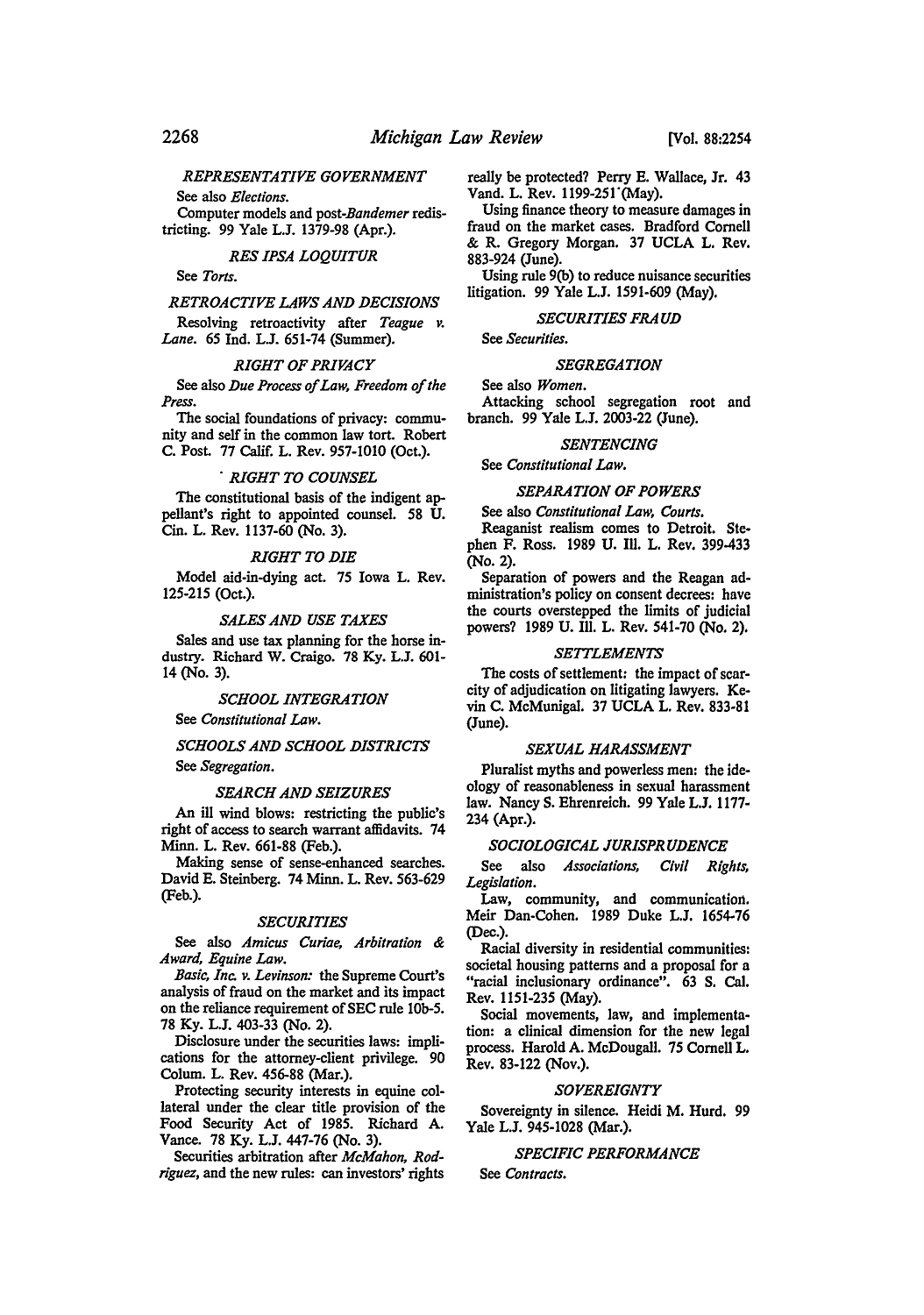#### *SPORTS*

Sports and antitrust: should college students be paid to play? Lee Goldman. 65 Notre Dame L. Rev. 206-61 (No. 2).

#### *STANDING TO SUE*

See *Corporations.* 

*STATISTICAL EVIDENCE* 

See *Verdicts.* 

## *STATUTES*

See also *International Law.* 

Gadamer/statutory interpretation. William N. Eskridge, Jr. 90 Colum. L. Rev. 609-81 (Apr.).

The new textualism. William N. Eskridge, Jr. 37 UCLA L. Rev.

#### *STOCKHOLDER VOTING*

See *Corporations.* 

#### *STOCKHOLDERS*

See also *Corporations.* 

The evolution of effective remedies for minority shareholders and its impact upon valuation of minority shares. Charles W. Murdock. 65 Notre Dame L. Rev. 425-89 (No. 3).

#### *STOCKS*

Analyzing stock lock-ups: do target treasury sales foreclose or facilitate takeover auctions? Ian Ayres. 90 Colum. L. Rev. 682-718 (Apr.).

#### *STRIKES AND LOCKOUTS*

See *Labor Law.* 

#### *SUPPORT OF DEPENDENTS*

Child support reassessed: limits of private responsibility and the public interest. Harry D. Krause. 1989 U. Ill. L. Rev. 367-98 (No. 2).

#### *TAX PRACTICE*

See *Exclusionary Rule.* 

#### *TAXATION*

See also *Accretion, Jurisdiction, Minority Business Enterprises.* 

Tax treatment of notional principal contracts. 103 Harv. L. Rev. 1951-68 (June).

#### *TENDER OFFERS*

The regulation of market sweeps in connection with tender offers. Terence L. Blackburn. 58 Geo. Wash. L. Rev. 619-67 (Apr.).

#### *TERRORISM*

See *Diplomatic Protection of Citizens Abroad.* 

## *TORTS*

See also *Alcoholic Beverages, Colleges* &

*Universities, Constitutional Law, Corporations, Employer* & *Employee, Liability Insurance, Medical Malpractice, Parent* & *Child, Punitive Damages, Right of Privacy.* 

A critique of torts. Richard L. Abel. 37 UCLA L. Rev. 785-831 (June).

From *res ipsa /oquitur* to diethylstilbestrol: the unidentifiable tortfeasor in California. Stephen A. Spitz. 65 Ind. L.J. 591-636 (Summer).

Injuries and institutions: tort reform, tort theory, and beyond. Neil K. Komesar. 65 N.Y.U. L. Rev. 23-77 (Apr.).

Intentional infliction of emotional distress in the child custody context: proposed guidelines. 36 Wayne L. Rev. 125-42 (Fall).

Smoker battery: an antidote to second-hand smoke. 63 S. Cal. L. Rev. 1061-112 (May).

Unraveling the Illinois retaliatory discharge tort. 1989 U. Ill. L. Rev. 517-39 (No. 2).

What standard of care should govern the world's shortest editorials?: an analysis of bond rating agency liability. 75 Cornell L. Rev. 411-61 (Jan.).

#### *TRADEMARKS*

Expressive genericity: trademarks as language in the Pepsi generation. Rochelle Cooper Dreyfuss. 65 Notre Dame L. Rev. 397-424 (No. 3).

#### *TRIALS*

See *Civil Procedure.* 

#### *TRUSTS AND TRUSTEES*

See *Bankruptcy.* 

#### *UNFAIR COMPETITION*

See *Antitrust Law.* 

## *UNIFORM LAWS*

See *Child Custody.* 

#### *UNIONS*

## See also *Labor Law.*

Keeping the faith: the problem of apparent bias in labor representation elections. John W. Teeter, Jr. 58 U. Cin. L. Rev. 909-87 (No. 3).

Secondary boycotts after *DeBartolo:* has the Supreme Court handed unions a powerful new weapon? 75 Iowa L. Rev. 217-34 (Oct.).

#### *VENUE*

See *Jurisdiction.* 

#### *VERDICTS*

Veridical verdicts: increasing verdict accuracy through the use of overtly probabilistic evidence and methods. Jonathan J. Koehler & Daniel N. Shaviro. 75 Cornell L. Rev. 247-79 (Jan.).